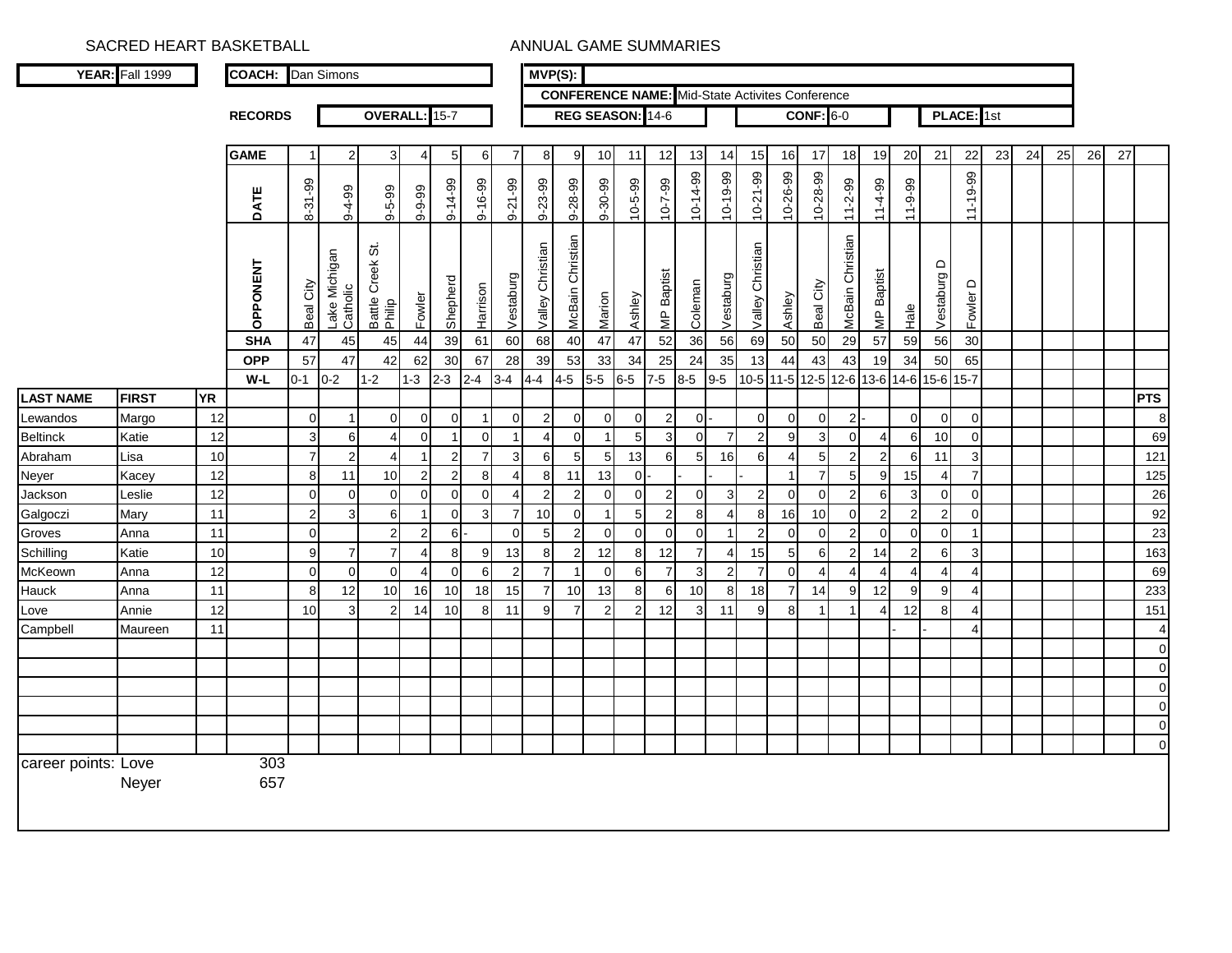|                      | <b>YEAR:</b> Fall 2000 |           | <b>COACH:</b> Dan Simons |                     |                                   |                      |                                |                      |                |                | $MVP(S)$ :     |                     |                      |                                  |                 |                     |                |                                             |                |                                  |                  |                |                                          |                                     |    |                     |    |    |    |    |                |
|----------------------|------------------------|-----------|--------------------------|---------------------|-----------------------------------|----------------------|--------------------------------|----------------------|----------------|----------------|----------------|---------------------|----------------------|----------------------------------|-----------------|---------------------|----------------|---------------------------------------------|----------------|----------------------------------|------------------|----------------|------------------------------------------|-------------------------------------|----|---------------------|----|----|----|----|----------------|
|                      |                        |           |                          |                     |                                   |                      |                                |                      |                |                |                |                     |                      |                                  |                 |                     |                | <b>CONFERENCE NAME:</b> Mid-State Activites |                |                                  |                  |                |                                          |                                     |    |                     |    |    |    |    |                |
|                      |                        |           | <b>RECORDS</b>           |                     |                                   |                      | OVERALL: 15-6                  |                      |                |                |                |                     | REG SEASON: 15-5     |                                  |                 |                     |                |                                             |                | $CONF: 4-0$                      |                  |                |                                          |                                     |    | <b>PLACE: FIRST</b> |    |    |    |    |                |
|                      |                        |           | <b>GAME</b>              | $\mathbf 1$         | $\overline{2}$                    | 3                    | $\overline{4}$                 | 5 <sub>l</sub>       | 6              | $\overline{7}$ | 8              | 9                   | 10                   | 11                               | 12              | 13                  | 14             | 15                                          | 16             | 17                               | 18               | 19             | 20                                       | 21                                  | 22 | 23                  | 24 | 25 | 26 | 27 |                |
|                      |                        |           |                          |                     |                                   |                      |                                |                      |                |                |                |                     |                      |                                  |                 |                     |                |                                             |                |                                  |                  |                |                                          |                                     |    |                     |    |    |    |    |                |
|                      |                        |           | DATE                     | 8-29-00             | 8-31-00                           | $9 - 2 - 00$         | $9 - 3 - 00$                   | $9 - 9 - 00$         | $9 - 12 - 00$  | $9 - 14 - 00$  | $9 - 19 - 00$  | $9 - 26 - 00$       | $9 - 28 - 00$        | $10 - 3 - 00$                    | $10 - 10 - 00$  | $10 - 12 - 00$      | 10-17-00       | 10-19-00                                    | 10-24-00       | 10-26-00                         | $10-31-00$       | $11 - 2 - 00$  | $11 - 9 - 00$                            | $11 - 13 - 00$                      |    |                     |    |    |    |    |                |
|                      |                        |           | OPPONENT                 | City<br>Beal        | Hale                              | Catholic<br>Manistee | ö<br>Creek<br>Battle<br>Philip | Fowler               | Shepherd       | Harrison       | Vestaburg      | Chirstian<br>McBain | Stanwood<br>Morley   | Ashley                           | Baptist Academy | Coleman             | Vestaburg      | Pats<br>ö<br>Portland                       | Ashley         | Beal City                        | McBain Christian |                | Baptist Academy<br>Plymouth<br>Christian | All Saints D<br>$\circ$<br>$\bf{m}$ |    |                     |    |    |    |    |                |
|                      |                        |           | <b>SHA</b>               | 45                  | 70                                | 44                   | 61                             | 57                   | 54             | 45             | 49             | 51                  | 66                   | 64                               | 68              | 58                  | 60             | 50                                          | 65             | 45                               | 24               | 44             | 60                                       | 35                                  |    |                     |    |    |    |    |                |
|                      |                        |           | <b>OPP</b>               | 59                  | 29                                | 45                   | 46                             | 45                   | 28             | 30             | 22             | 64                  | 53                   | 23                               | 10              | 18                  | 34             | 58                                          | 14             | 27                               | 40               | 16             | 28                                       | 53                                  |    |                     |    |    |    |    |                |
|                      |                        |           | W-L                      | $0 - 1$             | $1 - 1$                           | $1 - 2$              | $2-2$                          | $3-2$                | $4 - 2$        | $5-2$          | $6 - 2$        | $6 - 3$             | $7 - 3$              | $8 - 3$                          | $9 - 3$         |                     | 10-3 11-3 11-4 |                                             | $12 - 4$       | $13 - 4$                         | 13-5             | $14-5$         | $15 - 5$                                 | $15-6$                              |    |                     |    |    |    |    |                |
| <b>LAST NAME</b>     | <b>FIRST</b>           | <b>YR</b> |                          |                     |                                   |                      |                                |                      |                |                |                |                     |                      |                                  |                 |                     |                |                                             | $\overline{7}$ |                                  |                  |                |                                          |                                     |    |                     |    |    |    |    | <b>PTS</b>     |
| Abraham<br>Lilly     | Lisa<br>Kristina       | 11<br>10  |                          | 5<br>$\overline{2}$ | $5\phantom{.0}$<br>$\overline{7}$ | 6<br>$\overline{2}$  | 6<br>7                         | 5 <sub>5</sub><br>12 | 4<br>3         | 6<br>4         | 4<br>11        | 14<br>4             | 22<br>$\overline{7}$ | $\overline{4}$<br>5 <sub>l</sub> | 9<br>7          | $\overline{7}$<br>9 | 11<br>2        | $\overline{0}$<br>$\overline{2}$            |                | $\overline{4}$<br>$\overline{2}$ | 2<br>$\Omega$    | 2<br>8         | 10                                       | $\overline{2}$<br>3                 |    |                     |    |    |    |    | 135<br>105     |
| Campbell             | Maureen                | 12        |                          | $\mathbf 0$         | 6                                 |                      |                                |                      | 3              | $\overline{2}$ | 6              | $\overline{0}$      | 4                    | 10 <sup>1</sup>                  | 5 <sub>l</sub>  | 4                   | $5 \,$         | 9                                           |                | $\Omega$                         | 2                |                | 6                                        |                                     |    |                     |    |    |    |    | 67             |
| Galgoczi             | Mary                   | 12        |                          | $\mathbf 1$         | 6                                 | $\overline{0}$       | 11                             | $\overline{7}$       | 4              | 5 <sub>5</sub> | 5 <sub>l</sub> | 9 <sub>l</sub>      |                      | 11                               | 5 <sub>l</sub>  | 8                   | 6              | 4                                           | 9              | 5 <sub>l</sub>                   | 2                | $5 \,$         |                                          | $\Omega$                            |    |                     |    |    |    |    | 106            |
| Schilling            | Katie                  | 11        |                          | 19                  | 20                                | $\sqrt{5}$           | 13                             | 12                   | $\overline{7}$ | 5 <sup>1</sup> | 8              | $\overline{7}$      | 10                   | 9                                | 9               | 8                   | 13             | 14                                          | 22             | $\overline{7}$                   | З                | 2 <sub>l</sub> |                                          | 10                                  |    |                     |    |    |    |    | 203            |
| McQuaid              | Michelle               | 11        |                          | $\overline{2}$      | 10                                | $\overline{7}$       | 15                             | 8                    | 20             | 5 <sup>1</sup> |                | 5 <sup>1</sup>      | 8                    | 13                               | 17              | 14                  | 9              | 6                                           | 6              | 13                               | 5                | 6              |                                          | 9                                   |    |                     |    |    |    |    | 182            |
| Hauck                | Anna                   | 12        |                          | 16                  | 16                                | 24                   | 9                              | 13                   | 13             | 18             | 15             | 12                  | 14                   | 12                               | 10 <sup>1</sup> | 8 <sup>1</sup>      | 14             | 14                                          | 13             | 13                               | 10 <sup>1</sup>  | 12             | 21                                       | 8                                   |    |                     |    |    |    |    | 285            |
| Throop               | Tiffany                | 12        |                          | $\overline{0}$      |                                   |                      |                                |                      |                |                |                |                     |                      |                                  |                 |                     |                |                                             |                |                                  |                  |                |                                          |                                     |    |                     |    |    |    |    | $\pmb{0}$      |
| Schneider            | Katilin                | 10        |                          |                     |                                   |                      |                                |                      |                |                |                |                     |                      |                                  | 6               |                     |                |                                             |                |                                  | $\Omega$         |                | 13                                       | $\overline{2}$                      |    |                     |    |    |    |    | 23             |
| Bertodatto           | Katie                  | 10        |                          |                     |                                   |                      |                                |                      |                |                |                |                     |                      |                                  |                 |                     |                |                                             |                | $\overline{0}$                   |                  | 4              | $\Omega$                                 | $\Omega$                            |    |                     |    |    |    |    | $\overline{4}$ |
| Funnelll             | Amanda                 | 10        |                          |                     |                                   |                      |                                |                      |                |                |                |                     |                      |                                  |                 |                     |                |                                             |                | $\Omega$                         |                  | $\overline{4}$ |                                          |                                     |    |                     |    |    |    |    | $\overline{4}$ |
| Thering              | Jill                   | 10        |                          |                     |                                   |                      |                                |                      |                |                |                |                     |                      |                                  |                 |                     |                |                                             |                | $\Omega$                         |                  | $0 -$          |                                          |                                     |    |                     |    |    |    |    | $\mathbf 0$    |
|                      |                        |           |                          |                     |                                   |                      |                                |                      |                |                |                |                     |                      |                                  |                 |                     |                |                                             |                |                                  |                  |                |                                          |                                     |    |                     |    |    |    |    | $\mathbf 0$    |
|                      |                        |           |                          |                     |                                   |                      |                                |                      |                |                |                |                     |                      |                                  |                 |                     |                |                                             |                |                                  |                  |                |                                          |                                     |    |                     |    |    |    |    | $\mathbf 0$    |
|                      |                        |           |                          |                     |                                   |                      |                                |                      |                |                |                |                     |                      |                                  |                 |                     |                |                                             |                |                                  |                  |                |                                          |                                     |    |                     |    |    |    |    | $\pmb{0}$      |
|                      |                        |           |                          |                     |                                   |                      |                                |                      |                |                |                |                     |                      |                                  |                 |                     |                |                                             |                |                                  |                  |                |                                          |                                     |    |                     |    |    |    |    | $\pmb{0}$      |
|                      |                        |           |                          |                     |                                   |                      |                                |                      |                |                |                |                     |                      |                                  |                 |                     |                |                                             |                |                                  |                  |                |                                          |                                     |    |                     |    |    |    |    | $\pmb{0}$      |
|                      |                        |           |                          |                     |                                   |                      |                                |                      |                |                |                |                     |                      |                                  |                 |                     |                |                                             |                |                                  |                  |                |                                          |                                     |    |                     |    |    |    |    | $\pmb{0}$      |
| career points: Hauck |                        |           | 775                      |                     |                                   |                      |                                |                      |                |                |                |                     |                      |                                  |                 |                     |                |                                             |                |                                  |                  |                |                                          |                                     |    |                     |    |    |    |    |                |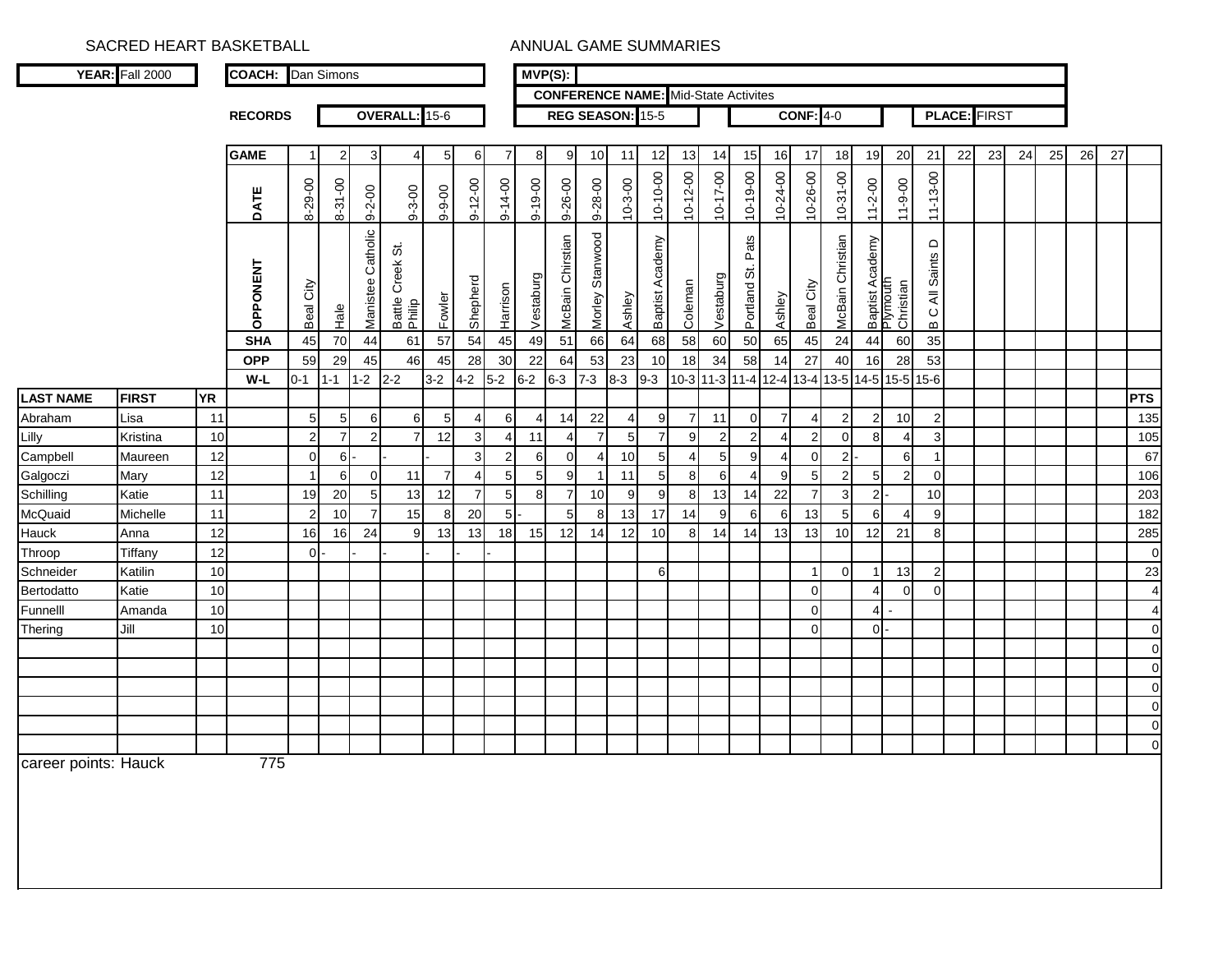|                          | YEAR: Fall 2001    |           | <b>COACH:</b> Mark DeNoyelles |                                  |                |                              |                           |                |                |                |                |                | MVP(S): Katie Schilling |                |                                                         |                |                |                |                         |                |                                       |                         |               |                |                               |                      |    |    |    |    |                  |
|--------------------------|--------------------|-----------|-------------------------------|----------------------------------|----------------|------------------------------|---------------------------|----------------|----------------|----------------|----------------|----------------|-------------------------|----------------|---------------------------------------------------------|----------------|----------------|----------------|-------------------------|----------------|---------------------------------------|-------------------------|---------------|----------------|-------------------------------|----------------------|----|----|----|----|------------------|
|                          |                    |           |                               |                                  |                |                              |                           |                |                |                |                |                |                         |                | <b>CONFERENCE NAME:</b> Mid-State Activities Conference |                |                |                |                         |                |                                       |                         |               |                |                               |                      |    |    |    |    |                  |
|                          |                    |           | <b>RECORDS</b>                |                                  |                |                              | <b>OVERALL:</b>           | $13 - 10$      |                |                |                |                | REG SEASON: 11-9        |                |                                                         |                |                |                |                         |                | <b>CONF: 6-0</b>                      |                         |               |                | <b>PLACE:</b> first           |                      |    |    |    |    |                  |
|                          |                    |           |                               |                                  |                |                              |                           |                |                |                |                |                |                         |                |                                                         |                |                |                |                         |                |                                       |                         |               |                |                               |                      |    |    |    |    |                  |
|                          |                    |           | <b>GAME</b>                   | 1                                | $\overline{2}$ | 3                            | 4                         | -5             | 6              | $\overline{7}$ | 8              | 9              | 10                      | 11             | 12                                                      | 13             | 14             | 15             | 16                      | 17             | 18                                    | 19                      | 20            | 21             | 22                            | 23                   | 24 | 25 | 26 | 27 |                  |
|                          |                    |           | DATE                          | 8-28-01                          | 8-30-01        | $9 - 1 - 01$                 | $9 - 2 - 01$              | $9 - 6 - 01$   | $9 - 13 - 01$  | $9 - 18 - 01$  | $9 - 20 - 01$  | $9 - 25 - 01$  | 9-27-01                 | $10 - 1 - 01$  | $10 - 2 - 01$                                           | $10 - 9 - 01$  | $10 - 11 - 01$ | 10-16-01       | 10-18-01                | 10-25-01       | 10-30-01                              | $11 - 1 - 01$           | $11 - 8 - 01$ | $11 - 12 - 01$ | $11 - 14 - 01$                | $11 - 16 - 01$       |    |    |    |    |                  |
|                          |                    |           | OPPONENT                      | Louis<br>$\ddot{\tilde{\sigma}}$ | $Ha$ e         | Battle Creek St.<br>Phillips | Lake Michigan<br>Catholic | Fowler         | Beal City      | Ashley         | Harrison       | Vestaburg      | Fulton                  | Shepherd       | Northeren<br>Michigan Christian <mark>1</mark>          | Ashley         | Coleman        | Vestaburg      | Pats<br>Portland St.    | Beal City      | Northern Michgian<br><b>Chirstian</b> | Muskegon Heights        | Potterville   | Vestaburg      | Saganw Art and<br>Schiences D | $\circ$<br>Beal City |    |    |    |    |                  |
|                          |                    |           | <b>SHA</b>                    | 51                               | 58             | 54                           | 40                        | 40             | 60             | 55             | 59             | 48             | $47\,$                  | 52             | 20                                                      | 50             | 60             | 39             | 32                      | 54             | 26                                    | 59                      | 35            | 49             | $77$                          | 37                   |    |    |    |    |                  |
|                          |                    |           | <b>OPP</b>                    | 38                               | 30             | 44                           | 66                        | 48             | 69             | 47             | 62             | 43             | 33                      | 38             | 46                                                      | 39             | 29             | 32             | 47                      | 57             | 43                                    | 19                      | 47            | 40             | 19                            | 41                   |    |    |    |    |                  |
|                          |                    |           | W-L                           | $1 - 0$                          | $2 - 0$        | $3-0$                        | $3 - 1$                   | $3-2$          | $3 - 3$        | $4-3$          | $4 - 4$        | $5-4$          | $6-4$                   | $7 - 4$        | $7-5$                                                   | $8-5$          | $9-5$          | $11-9$ 9-6     |                         | $9 - 7$        | $9 - 8$                               |                         |               |                | 10-8 10-9 12-9 13-9           | $13 - 10$            |    |    |    |    |                  |
| <b>LAST NAME</b>         | <b>FIRST</b>       | <b>YR</b> |                               |                                  |                |                              |                           |                |                |                |                |                |                         |                |                                                         |                |                |                |                         |                |                                       |                         |               |                |                               |                      |    |    |    |    | <b>PTS</b>       |
| Abraham                  | Lisa               | 12        |                               | 10 <sup>1</sup>                  | 3              |                              | 5                         | $\mathbf{0}$   | 3              | 6              | $\mathbf 0$    | 3              | $\overline{7}$          | $\Omega$       | $\overline{2}$                                          | 5              | $\overline{4}$ |                | 4                       | 9              | $\Omega$                              | 9                       |               |                | $\overline{4}$                | 3                    |    |    |    |    | 94               |
| Groves                   | Katie              | 11        |                               | $\overline{0}$                   | $\overline{0}$ | $\overline{0}$               | $\overline{0}$            | $\overline{0}$ | $\overline{0}$ | $\mathbf 0$    | $\mathbf 0$    | $\overline{0}$ | $2 \vert$               | $\Omega$       | $\overline{0}$                                          |                |                | $\mathbf 0$    | 0                       | $\mathbf{0}$   | $\overline{2}$                        | $\overline{0}$          | ∩             | $\Omega$       | $\overline{2}$                | $\mathbf 0$          |    |    |    |    | $\overline{6}$   |
| Lilly                    | Kristina           | 11        |                               | $6 \mid$                         | 10             | 10                           | 3 <sup>1</sup>            | 11             | 13             | 5              | 10             | 15             | 9                       | $\overline{7}$ | 3 <sup>l</sup>                                          | 6              | 12             | $\overline{4}$ | 6                       | 4              | 4                                     | 6                       | 8             | 11             | $6 \mid$                      | $\overline{7}$       |    |    |    |    | 176              |
| Schneider                | Kaitlin            | 11        |                               | 11                               | 9              | 11                           | 9 <sub>l</sub>            | $\overline{2}$ | 19             | 16             | 16             | 10             | 5 <sup>1</sup>          | 20             | 7                                                       | 14             | $\overline{7}$ | 9              | 10                      | 17             | 4                                     | 12                      | 6             | 11             | 16                            | 11                   |    |    |    |    | 252              |
| Schilling                | Katie              | 12        |                               | 8                                | 9              | 9                            | 7                         | -8             | $\overline{4}$ | 16             | 14             | 6              | 6                       | 3              | $\overline{0}$                                          | -5             | 16             | 14             | $\overline{\mathbf{c}}$ | 9              |                                       | 11                      |               | 12             | 18                            | 8                    |    |    |    |    | 192              |
| McQuaid                  | Michelle           | 12        |                               | 8                                | 10             | $\overline{7}$               | $\overline{7}$            | 15             | 11             | 10             | 12             | 13             | 14                      | 13             | $\overline{4}$                                          | 16             | 18             | 6              | 8                       | 8              | 12                                    | 16                      | 11            | 8              | 21                            | 8                    |    |    |    |    | 256              |
| Newman                   | Jackie             | 12        |                               | 6                                |                | 3                            | 4                         | $\Omega$       | $\Omega$       | $\mathbf 0$    | $\overline{2}$ | $\Omega$       | $\overline{0}$          | 6              | $\overline{4}$                                          | 2              | $\Omega$       | $\overline{2}$ | $\overline{2}$          | $\overline{a}$ | $\Omega$                              | $\overline{2}$          |               | $\Omega$       | 8                             | $\Omega$             |    |    |    |    | 46               |
| Ervin                    | Jamie              | 12        |                               |                                  |                |                              |                           |                |                |                |                |                |                         |                |                                                         |                |                |                |                         |                |                                       |                         |               |                |                               |                      |    |    |    |    | $\mathbf 0$      |
| Funnell                  | Amanda             | 11        |                               | $\overline{2}$                   | 6              | $\Omega$                     |                           | $\Omega$       |                | 0              | $\overline{0}$ |                | $\overline{0}$          | $\mathcal{P}$  | $\Omega$                                                | $\overline{2}$ | 3              | 0              | 0                       | 5              | 0                                     | $\Omega$                | ∩             | οI             |                               |                      |    |    |    |    | 26               |
| Bertodatto               | Katy               | 11        |                               | $\overline{0}$                   | 10             | 10                           |                           | 4              | 9              | $\overline{2}$ | 5              | $\Omega$       | $\overline{4}$          |                | $\Omega$                                                | $\Omega$       |                | 0              | $\mathbf 0$             | $\Omega$       | $\Omega$                              | $\overline{\mathbf{3}}$ | З             | $\Omega$       | $\overline{2}$                | $\Omega$             |    |    |    |    | 54               |
|                          |                    |           |                               |                                  |                |                              |                           |                |                |                |                |                |                         |                |                                                         |                |                |                |                         |                |                                       |                         |               |                |                               |                      |    |    |    |    | $\mathbf 0$      |
|                          |                    |           |                               |                                  |                |                              |                           |                |                |                |                |                |                         |                |                                                         |                |                |                |                         |                |                                       |                         |               |                |                               |                      |    |    |    |    | $\boldsymbol{0}$ |
|                          |                    |           |                               |                                  |                |                              |                           |                |                |                |                |                |                         |                |                                                         |                |                |                |                         |                |                                       |                         |               |                |                               |                      |    |    |    |    | $\mathbf 0$      |
|                          |                    |           |                               |                                  |                |                              |                           |                |                |                |                |                |                         |                |                                                         |                |                |                |                         |                |                                       |                         |               |                |                               |                      |    |    |    |    | $\mathbf 0$      |
|                          |                    |           |                               |                                  |                |                              |                           |                |                |                |                |                |                         |                |                                                         |                |                |                |                         |                |                                       |                         |               |                |                               |                      |    |    |    |    | $\mathbf 0$      |
|                          |                    |           |                               |                                  |                |                              |                           |                |                |                |                |                |                         |                |                                                         |                |                |                |                         |                |                                       |                         |               |                |                               |                      |    |    |    |    | $\mathbf 0$      |
|                          |                    |           |                               |                                  |                |                              |                           |                |                |                |                |                |                         |                |                                                         |                |                |                |                         |                |                                       |                         |               |                |                               |                      |    |    |    |    | $\mathbf 0$      |
|                          |                    |           |                               |                                  |                |                              |                           |                |                |                |                |                |                         |                |                                                         |                |                |                |                         |                |                                       |                         |               |                |                               |                      |    |    |    |    | $\overline{0}$   |
| career points: Schilling | McQuaid<br>Abraham |           | 558<br>438<br>350             |                                  |                |                              |                           |                |                |                |                |                |                         |                |                                                         |                |                |                |                         |                |                                       |                         |               |                |                               |                      |    |    |    |    |                  |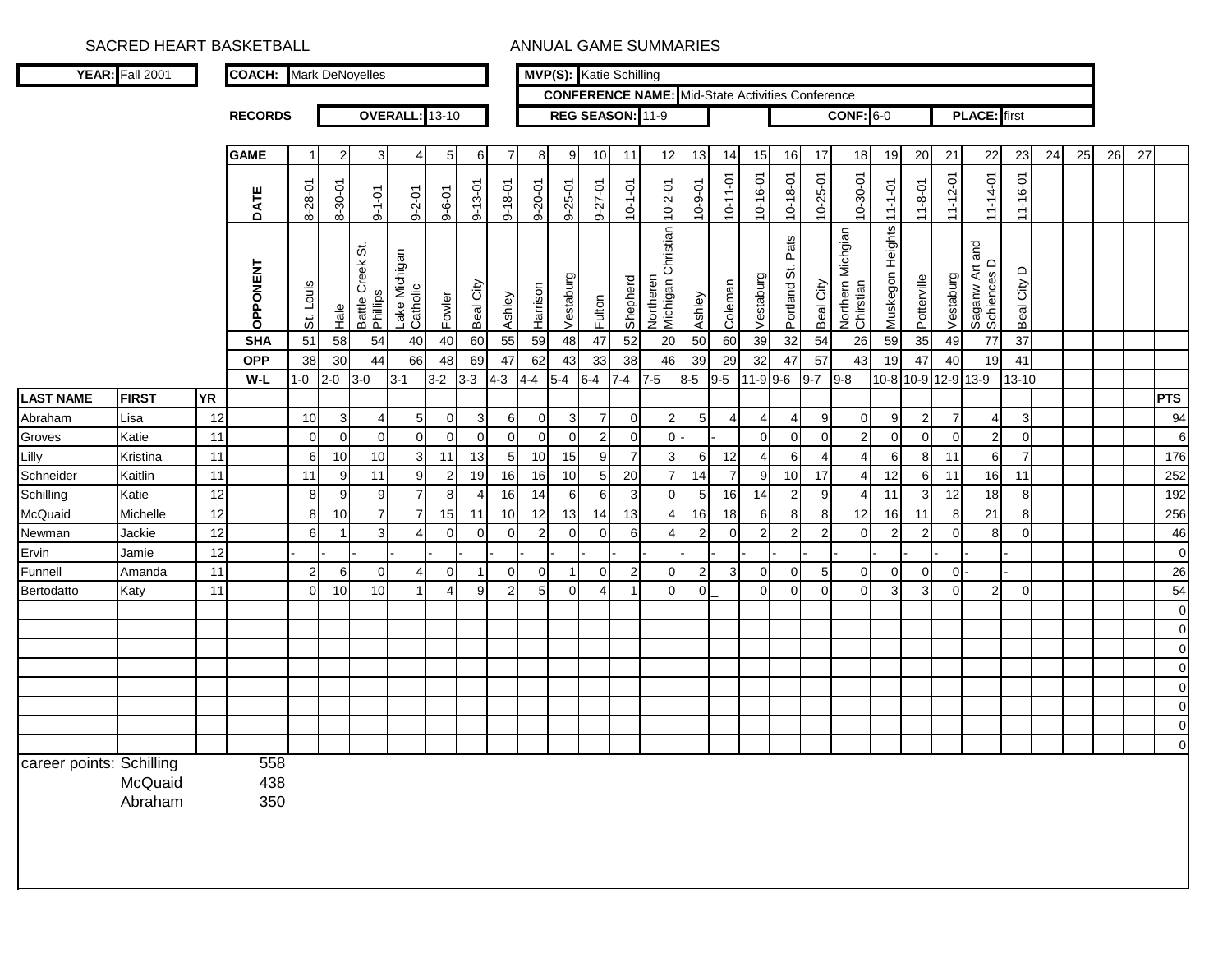|                     | <b>YEAR:</b> Fall 2002 |           | <b>COACH:</b> Mark DeNoyelles |                |                            |                    |                |                |                |                       |                 |                 |          | MVP(S): Kristina Lilly                                  |                |                |                |                       |                |                  |           |                |                |                 |                      |                                |                                  |                                   |    |    |            |
|---------------------|------------------------|-----------|-------------------------------|----------------|----------------------------|--------------------|----------------|----------------|----------------|-----------------------|-----------------|-----------------|----------|---------------------------------------------------------|----------------|----------------|----------------|-----------------------|----------------|------------------|-----------|----------------|----------------|-----------------|----------------------|--------------------------------|----------------------------------|-----------------------------------|----|----|------------|
|                     |                        |           |                               |                |                            |                    |                |                |                |                       |                 |                 |          | <b>CONFERENCE NAME:</b> Mid-State Activities Conference |                |                |                |                       |                |                  |           |                |                |                 |                      |                                |                                  |                                   |    |    |            |
|                     |                        |           | <b>RECORDS</b>                |                |                            |                    | OVERALL: 22-3  |                |                |                       |                 |                 |          | REG SEASON: 18-2                                        |                |                |                |                       |                | <b>CONF: 8-0</b> |           |                |                |                 | PLACE: 1st           |                                |                                  |                                   |    |    |            |
|                     |                        |           | <b>GAME</b>                   | -1             | $\overline{2}$             | 3                  | $\overline{4}$ | $5 \,$         | 6              | $\overline{7}$        | 8               | 9               | 10       | 11                                                      | 12             | 13             | 14             | 15                    | 16             | 17               | 18        | 19             | 20             | 21              | 22                   | 23                             | 24                               | 25                                | 26 | 27 |            |
|                     |                        |           | ш<br><b>DATI</b>              | 8-29-02        | 8-31-02                    | $9 - 1 - 02$       | $9 - 5 - 02$   | $9 - 10 - 02$  | $9 - 12 - 02$  | $9 - 12 - 02$         | $9 - 17 - 02$   | 9-24-02         | 9-26-02  | $10 - 1 - 02$                                           | $10 - 8 - 02$  | $10 - 10 - 02$ | $10 - 15 - 02$ | $10 - 17 - 02$        | 10-22-02       | 10-24-02         | 10-29-02  | $11 - 7 - 02$  | $11 - 12 - 02$ | $11 - 18 - 02$  | $11 - 20 - 02$       | $11 - 25 - 02$                 | $11 - 27 - 05$                   | $12 - 3 - 02$                     |    |    |            |
|                     |                        |           | OPPONENT                      | St. Louis      | Lake Michigan<br>Christian | Riatand<br>Gabriel | Fowler         | Montabella     | City<br>Beal   | Coleman               | Harrison        | Vestaburg       | Fulton   | Northern Michigan<br>Christian                          | Ashley         | Potterville    | Montabella     | Pats<br>5<br>Portland | Coleman        | Beal City        | Vestaburg | Ashley         | Shepherd       | Grace Baptist D | $\circ$<br>Beal City | Manistee Cathloic<br>Central R | Northern Michigan<br>Christian R | $\overline{a}$<br>Gaylord St Mary |    |    |            |
|                     |                        |           | <b>SHA</b>                    | 45             | 46                         | 31                 | 48             | 57             | 64             | 65                    | 53              | 81              | 44       | 33                                                      | 67             | 45             | 69             | 48                    | 49             | 40               | 44        | 63             | 45             | 55              | 42                   | 59                             | 38                               | 30                                |    |    |            |
|                     |                        |           | <b>OPP</b>                    | 24             | 43                         | 36                 | 42             | 36             | 51             | 24                    | 38              | 44              | 32       | 31                                                      | 40             | 36             | 41             | 58                    | 19             | 25               | 34        | 21             | 31             | 13              | 36                   | 29                             | 28                               | 39                                |    |    |            |
|                     |                        |           | W-L                           | $1 - 0$        | $2 - 0$                    | $2 - 1$            | $3 - 1$        | $4 - 1$        | $5 - 1$        | $6 - 1$               | $7 - 1$         | $8 - 1$         | $9 - 1$  | $10 - 1$                                                | $11 - 1$       | $12 - 1$       | $13 - 1$       | $13 - 2$              | $14 - 2$       | $15 - 2$         | $16 - 2$  | $17 - 2$       | $18 - 2$       |                 |                      | 19-2 20-2 21-2                 | $22 - 2$                         | $22 - 3$                          |    |    |            |
| <b>LAST NAME</b>    | <b>FIRST</b>           | <b>YR</b> |                               |                |                            |                    |                |                |                |                       |                 |                 |          |                                                         |                |                |                |                       |                |                  |           |                |                |                 |                      |                                |                                  |                                   |    |    | <b>PTS</b> |
| <b>Bragassa</b>     | Emily                  | 10        |                               | 9 <sub>l</sub> | $\overline{2}$             | 3                  | 8              | $\overline{4}$ | $\overline{7}$ | 5                     | 6               | 5 <sub>5</sub>  |          | $\overline{2}$                                          | 5 <sub>l</sub> | 8              | $\overline{4}$ | 4                     | 8              | 6                | 2         | 10             | 3              | $5\phantom{.0}$ | 4                    | 6                              | $\overline{0}$                   | 8                                 |    |    | 125        |
| Bertodatto          | Katy                   | 12        |                               | $\overline{7}$ | 8                          | $\overline{0}$     | 2              | $\overline{4}$ | 0              | 6                     | 4               | 13              | 3        | $\overline{0}$                                          | $\overline{2}$ |                |                |                       | 2              | $\overline{2}$   | $\Omega$  | $\overline{7}$ | $\overline{0}$ | 4               | $\overline{0}$       | $\overline{2}$                 | 6                                | 2                                 |    |    | 74         |
| Lilly               | Kristina               | 12        |                               | 6              | 14                         | 9                  | 6              | 6              | 8              | 9                     | 12              | 13              | 12       | $\overline{3}$                                          | 19             | 4              | 13             | 6                     | 5              |                  | 10        | 6              | $\overline{7}$ | 6               | 8                    | 8                              | 10                               |                                   |    |    | 208        |
| DeNoyelles          | Stephanie              | 9         |                               | $\overline{2}$ | 6                          | 8                  | $\overline{7}$ | 10             | 19             | 8                     | 11              | 13              | 14       | 11                                                      | 23             | 16             | 18             | 18                    | 10             | 8 <sup>1</sup>   | 8         | 12             | 11             | 8               | 10                   | 6                              | $\overline{7}$                   | 9                                 |    |    | 273        |
| Schneider           | Kaitlin                | 12        |                               | 3              | $\overline{7}$             | $\overline{7}$     | 8              | 17             | 16             | 10                    | 10 <sup>1</sup> | 8               | 10       | $\overline{7}$                                          | 6              | $\overline{2}$ | $\overline{4}$ | 10                    | 11             | 13               | 13        | 10             | 12             | 9               | 12                   | 14                             | 8                                | $2 \overline{2}$                  |    |    | 229        |
| Sias                | Elena                  | 10        |                               | 13             | 9                          | 4                  | 10             | 11             | 12             | 13                    | 10              | 11              | Δ        | 8                                                       | 8              | 13             | 15             | 5 <sub>5</sub>        | $\overline{0}$ | 5 <sub>l</sub>   | 6         | 11             | 12             | 14              | 8                    | 13                             | $\overline{7}$                   | 5 <sub>5</sub>                    |    |    | 227        |
| McCoy               | Krista                 | 12        |                               | 5              | $\overline{0}$             | $\Omega$           | 5              | $\overline{a}$ | 0              | 8                     | $\mathbf 0$     | 4               | $\Omega$ | $\mathbf{2}$                                            | $\overline{0}$ | $\Omega$       | $\overline{7}$ | 1                     | 5 <sup>5</sup> | $\Omega$         |           |                | $\Omega$       | $\overline{0}$  |                      | $\overline{0}$                 | $\overline{0}$                   | $\Omega$                          |    |    | 44         |
| Jaksa               | <b>Stacey</b>          | 10        |                               |                |                            |                    | $\Omega$       | $\overline{2}$ | $\overline{2}$ | $\overline{2}$        | $\overline{0}$  | 4               | $\Omega$ | $\overline{0}$                                          | $\overline{0}$ | $\Omega$       | 6              | 0                     | 4              | $\overline{2}$   | $\Omega$  | 6              | $\mathbf 0$    | $\mathbf 0$     |                      | 6I                             |                                  | $\overline{0}$                    |    |    | 34         |
| Funnell             | Amanda                 | 12        |                               | $\Omega$       | $\mathbf 0$                | $\overline{0}$     | $\overline{2}$ | -1             | $\Omega$       | $\boldsymbol{\Delta}$ | $\overline{0}$  | 10 <sup>1</sup> | $\Omega$ | $\Omega$                                                | 4              | $\overline{2}$ | $\overline{2}$ | 4                     | 4              | $\Omega$         |           | $\Omega$       | $\Omega$       | 9               |                      | $\overline{4}$                 | $\overline{0}$                   | $\Omega$                          |    |    | 47         |
| Olson               | Karra                  | 10        |                               |                |                            |                    |                |                |                |                       |                 |                 |          |                                                         |                |                |                |                       |                |                  |           |                |                | $\overline{0}$  |                      | 0I                             |                                  |                                   |    |    |            |
| Thering             | Whitney                | 10        |                               |                |                            |                    |                |                |                |                       |                 |                 |          |                                                         |                |                |                |                       |                |                  |           |                |                | $\overline{0}$  |                      | 0I                             |                                  |                                   |    |    |            |
|                     |                        |           |                               |                |                            |                    |                |                |                |                       |                 |                 |          |                                                         |                |                |                |                       |                |                  |           |                |                |                 |                      |                                |                                  |                                   |    |    |            |
|                     |                        |           |                               |                |                            |                    |                |                |                |                       |                 |                 |          |                                                         |                |                |                |                       |                |                  |           |                |                |                 |                      |                                |                                  |                                   |    |    |            |
|                     |                        |           |                               |                |                            |                    |                |                |                |                       |                 |                 |          |                                                         |                |                |                |                       |                |                  |           |                |                |                 |                      |                                |                                  |                                   |    |    |            |
|                     |                        |           |                               |                |                            |                    |                |                |                |                       |                 |                 |          |                                                         |                |                |                |                       |                |                  |           |                |                |                 |                      |                                |                                  |                                   |    |    |            |
|                     |                        |           |                               |                |                            |                    |                |                |                |                       |                 |                 |          |                                                         |                |                |                |                       |                |                  |           |                |                |                 |                      |                                |                                  |                                   |    |    | $\Omega$   |
|                     |                        |           |                               |                |                            |                    |                |                |                |                       |                 |                 |          |                                                         |                |                |                |                       |                |                  |           |                |                |                 |                      |                                |                                  |                                   |    |    | $\Omega$   |
| career points Lilly | Schneider              |           | 489<br>504                    |                |                            |                    |                |                |                |                       |                 |                 |          |                                                         |                |                |                |                       |                |                  |           |                |                |                 |                      |                                |                                  |                                   |    |    |            |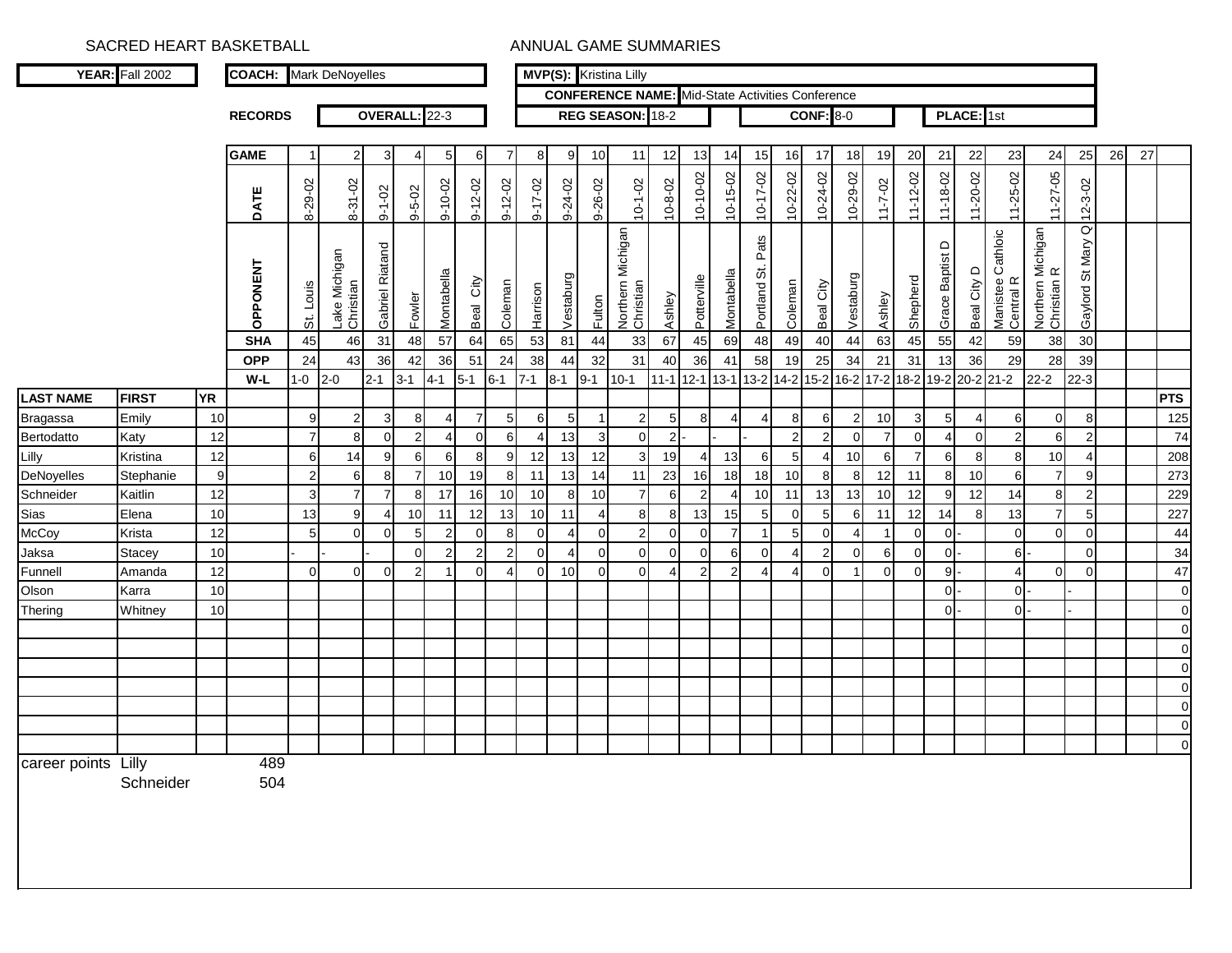|                  | <b>YEAR:</b> Fall 2003 |           | <b>COACH:</b> Mark DeNoyelles |                |                             |                                  |                |              |               |                |                |                |                 | MVP(S): Elena Sias                           |                |                          |                       |                |                |                  |                |                |                         |                        |                |                         |                         |    |    |    |               |
|------------------|------------------------|-----------|-------------------------------|----------------|-----------------------------|----------------------------------|----------------|--------------|---------------|----------------|----------------|----------------|-----------------|----------------------------------------------|----------------|--------------------------|-----------------------|----------------|----------------|------------------|----------------|----------------|-------------------------|------------------------|----------------|-------------------------|-------------------------|----|----|----|---------------|
|                  |                        |           |                               |                |                             |                                  |                |              |               |                |                |                |                 | <b>CONFERENCE NAME:</b> Mid-State Activities |                |                          |                       |                |                |                  |                |                |                         |                        |                |                         |                         |    |    |    |               |
|                  |                        |           | <b>RECORDS</b>                |                |                             | OVERALL: 20-4                    |                |              |               |                |                |                |                 | REG SEASON: 17-3                             |                |                          |                       |                |                | <b>CONF: 8-0</b> |                |                |                         |                        | PLACE: 1st     |                         |                         |    |    |    |               |
|                  |                        |           | <b>GAME</b>                   |                | $\overline{a}$              | 3 <sup>1</sup>                   | $\overline{4}$ | 5            | 61            | $\overline{7}$ | 8              | 9              | 10 <sup>1</sup> | 11                                           | 12             | 13                       | 14                    | 15             | 16             | 17               | 18             | 19             | 20                      | 21                     | 22             | 23                      | 24                      | 25 | 26 | 27 |               |
|                  |                        |           | DATE                          | 8-26-03        | 8-30-03                     | 8-31-03                          | $9 - 4 - 03$   | $9 - 9 - 03$ | $9 - 11 - 03$ | $9 - 16 - 03$  | $9 - 18 - 03$  | $9 - 23 - 03$  | $9 - 25 - 03$   | 9-30-03                                      | $10 - 7 - 03$  | $10 - 14 - 03$           | $10 - 16 - 03$        | $10 - 21 - 03$ | 10-23-03       | $10 - 28 - 03$   | $11 - 5 - 03$  | $11 - 6 - 03$  | $11 - 13 - 03$          | $11 - 17 - 03$         | $11 - 19 - 03$ | $11 - 24 - 03$          | $11 - 25 - 03$          |    |    |    |               |
|                  |                        |           | OPPONENT                      | St. Louis      | ö<br>Centerline:<br>Clement | Michigan<br>Lake Mic<br>Catholic | Fowler         | Montabella   | Beal City     | Coleman        | Sheperd        | Vestaburg      | Fulton          | Northern Michigan<br>Christian NMC           | Ashley         | Montabella               | Pats<br>ö<br>Portland | Coleman        | Beal City      | Vestaburg        | Potterville    | Ashley         | <b>Buckley</b>          | $\Omega$<br>Crossroads | Beal City D    | Genessee<br>Christian R | $\propto$<br>Kingston I |    |    |    |               |
|                  |                        |           | <b>SHA</b>                    | 45             | 37                          | 36                               | 59             | 42           | 43            | 59             | 45             | 64             | 51              | 35                                           | 65             | 50                       | 28                    | 46             | 41             | 52               | 56             | 56             | 49                      | 60                     | 60             | 68                      | 42                      |    |    |    |               |
|                  |                        |           | <b>OPP</b>                    | 33             | 36                          | 48                               | 50             | 29           | 38            | 34             | 36             | 32             | 35              | 46                                           | 24             | 35                       | 44                    | 32             | 38             | 20               | 41             | 33             | 32                      | 15                     | 51             | 26                      | 53                      |    |    |    |               |
|                  |                        |           | W-L                           | $1 - 0$        | $2 - 0$                     | $2 - 1$                          | $3 - 1$        | $4 - 1$      | $5 - 1$       | $6 - 1$        | $7 - 1$        | $8 - 1$        | $9 - 1$         | $9 - 2$                                      | $10 - 2$       | 11-2 11-3 12-3 13-3 14-3 |                       |                |                |                  | 15-3 16-3 17-3 |                |                         |                        | 18-3 19-3 20-3 |                         | $20 - 4$                |    |    |    |               |
| <b>LAST NAME</b> | <b>FIRST</b>           | <b>YR</b> |                               |                |                             |                                  |                |              |               |                |                |                |                 |                                              |                |                          |                       |                |                |                  |                |                |                         |                        |                |                         |                         |    |    |    | <b>PTS</b>    |
| <b>Bragassa</b>  | Emily                  | 11        |                               | 11             | 0                           | 4                                | 9              |              | 3             | $\angle$       | $\overline{2}$ | 6              | 4               | 3                                            | 3              | $\overline{2}$           | 3                     | 5 <sub>l</sub> | 8              | 4                | $\mathbf 0$    | $\overline{7}$ | 6                       | $\overline{2}$         | 6              | 4                       | 6                       |    |    |    | 106           |
| Olson            | Karra                  | 11        |                               |                | $\overline{1}$              | $\overline{0}$                   | $\overline{0}$ | $\Omega$     | $\Omega$      |                | 10             | $\overline{c}$ | $\overline{2}$  | $\overline{0}$                               | $\overline{4}$ | $\mathbf 0$              | $\overline{0}$        | $\Omega$       | 3              | 3                | $\overline{4}$ | $\overline{2}$ |                         |                        |                | $\overline{2}$          |                         |    |    |    | 38            |
| <b>Bennett</b>   | Laurel                 | 11        |                               | $\Omega$       | 3                           | $\overline{0}$                   | $\Omega$       | $6 \mid$     | $\Omega$      | 7              | $\overline{0}$ | 6              | $\overline{0}$  | $\overline{3}$                               | 3              | $\mathbf 0$              | $\Omega$              | $\Omega$       | $\Omega$       | $\Omega$         | $\Omega$       | $\overline{2}$ | -1                      | $2\vert$               |                | $\overline{4}$          |                         |    |    |    | 37            |
| DeNoyelles       | Stephanie              | 10        |                               | 5              | 6                           | 5                                | 19             | 6            | 8             | 6              | 9              | $10$           | 13              | $\overline{7}$                               | 12             | 19                       | 6                     | 8              | 12             | 14               | 17             | 11             | 12                      | $\overline{7}$         | 24             | 14                      | 3                       |    |    |    | 253           |
| Thering          | Whitney                | 11        |                               | 5              | $\overline{c}$              | 6                                | 4              | 2            | 6             | 11             | $\overline{4}$ | 9              | 8               | 0                                            | 12             | 8                        | 5 <sub>l</sub>        | 9 <sub>l</sub> | $\overline{2}$ | 6                | 16             | 6              | 6                       | 14                     | 13             | 8                       | 6                       |    |    |    | 168           |
| Sias             | Elena                  | 11        |                               | 11             | 22                          | 17                               | 20             | 19           | 22            | 11             | 14             | 21             | 20              | 18                                           | 24             | 12                       | 12                    | 20             | 11             | 14               | 17             | 12             | 19                      | 18                     | 12             | 11                      | 16                      |    |    |    | 393           |
| Gepford          | Jessica                | 10        |                               | $\mathcal{P}$  | $\overline{2}$              | $\mathbf 0$                      | $\Omega$       |              | $\Omega$      | 12             | $\mathbf 0$    | 5              | $\overline{2}$  | $\mathbf 0$                                  | 7              | $\overline{0}$           | $\Omega$              | $\overline{2}$ | $\Omega$       | 6                | $\mathbf 0$    | 8              | $\overline{\mathbf{c}}$ | $\mathbf{2}$           | $\Omega$       | $\overline{7}$          | $\overline{0}$          |    |    |    | 58            |
| Jaksa            | Stacey                 | 11        |                               | $\overline{7}$ | 1                           | 4                                | $\overline{7}$ |              |               | -7             | 6              | 5              | $\overline{2}$  | $\overline{4}$                               |                | 9                        | $\overline{2}$        | $\overline{2}$ | 5              | 5                | $\overline{2}$ | $\overline{4}$ | 3                       | $\mathbf{2}$           | 5              | $\overline{4}$          | 6                       |    |    |    | 100           |
| Heller           | Elizabeth              | 10        |                               |                |                             |                                  |                |              |               |                |                |                |                 |                                              |                |                          |                       |                |                |                  |                | $\overline{2}$ | 0                       | $\mathbf{2}$           | $\Omega$       | 5 <sub>l</sub>          |                         |    |    |    | 10            |
| Hasler           | Lauren                 | 10        |                               |                |                             |                                  |                |              |               |                |                |                |                 |                                              |                |                          |                       |                |                |                  |                | $\overline{2}$ | 0                       | 9                      |                | 9                       | 4                       |    |    |    | 24            |
| McQuaid          | Stephanie              | 10        |                               |                |                             |                                  |                |              |               |                |                |                |                 |                                              |                |                          |                       |                |                |                  |                |                |                         | 2 <sub>l</sub>         |                | οI                      |                         |    |    |    | $\sqrt{2}$    |
|                  |                        |           |                               |                |                             |                                  |                |              |               |                |                |                |                 |                                              |                |                          |                       |                |                |                  |                |                |                         |                        |                |                         |                         |    |    |    | $\mathbf 0$   |
|                  |                        |           |                               |                |                             |                                  |                |              |               |                |                |                |                 |                                              |                |                          |                       |                |                |                  |                |                |                         |                        |                |                         |                         |    |    |    | 0             |
|                  |                        |           |                               |                |                             |                                  |                |              |               |                |                |                |                 |                                              |                |                          |                       |                |                |                  |                |                |                         |                        |                |                         |                         |    |    |    | $\Omega$      |
|                  |                        |           |                               |                |                             |                                  |                |              |               |                |                |                |                 |                                              |                |                          |                       |                |                |                  |                |                |                         |                        |                |                         |                         |    |    |    | $\mathbf 0$   |
|                  |                        |           |                               |                |                             |                                  |                |              |               |                |                |                |                 |                                              |                |                          |                       |                |                |                  |                |                |                         |                        |                |                         |                         |    |    |    | 0             |
|                  |                        |           |                               |                |                             |                                  |                |              |               |                |                |                |                 |                                              |                |                          |                       |                |                |                  |                |                |                         |                        |                |                         |                         |    |    |    | 0<br>$\Omega$ |
|                  |                        |           |                               |                |                             |                                  |                |              |               |                |                |                |                 |                                              |                |                          |                       |                |                |                  |                |                |                         |                        |                |                         |                         |    |    |    |               |
|                  |                        |           |                               |                |                             |                                  |                |              |               |                |                |                |                 |                                              |                |                          |                       |                |                |                  |                |                |                         |                        |                |                         |                         |    |    |    |               |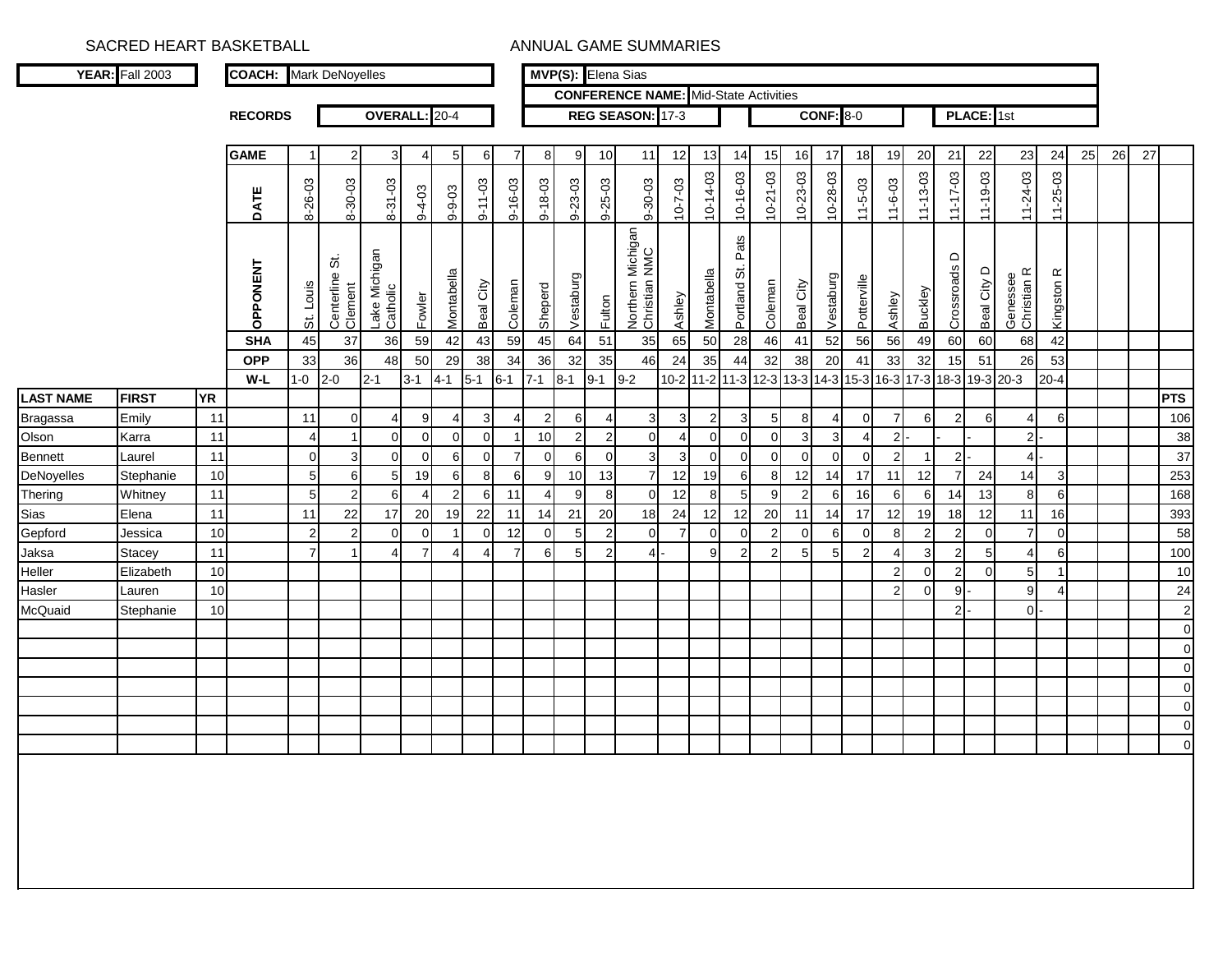|                        | <b>YEAR:</b> Fall 2004 |                  | <b>COACH:</b> Mark DeNoyelles        |                       |                    |                                       |                               |                         |                     |                     |                        |                    | MVP(S): Elena Sias        |                         |                    |                                  |                          |                                              |                        |                        |                  |                       |                                                           |                                |                            |                                     |                                   |                                    |    |    |                 |
|------------------------|------------------------|------------------|--------------------------------------|-----------------------|--------------------|---------------------------------------|-------------------------------|-------------------------|---------------------|---------------------|------------------------|--------------------|---------------------------|-------------------------|--------------------|----------------------------------|--------------------------|----------------------------------------------|------------------------|------------------------|------------------|-----------------------|-----------------------------------------------------------|--------------------------------|----------------------------|-------------------------------------|-----------------------------------|------------------------------------|----|----|-----------------|
|                        |                        |                  |                                      |                       |                    |                                       |                               |                         |                     |                     |                        |                    |                           |                         |                    |                                  |                          | <b>CONFERENCE NAME:</b> Mid-State Activities |                        |                        |                  |                       |                                                           |                                |                            |                                     |                                   |                                    |    |    |                 |
|                        |                        |                  | <b>RECORDS</b>                       |                       |                    | OVERALL: 23-2                         |                               |                         |                     |                     |                        |                    | REG SEASON: 19-1          |                         |                    |                                  |                          |                                              |                        | <b>CONF: 8-0</b>       |                  |                       |                                                           |                                | PLACE: 1st                 |                                     |                                   |                                    |    |    |                 |
|                        |                        |                  | <b>GAME</b>                          | -1                    | $\mathcal{P}$      | 3                                     | 4                             | 5                       | 6                   | $\overline{7}$      | 8                      | 9 <sup>1</sup>     | 10                        | 11                      | 12                 | 13                               | 14                       | 15                                           | 16                     | 17                     | 18               | 19                    | 20                                                        | 21                             | 22                         | 23                                  | 24                                | 25                                 | 26 | 27 |                 |
|                        |                        |                  |                                      |                       |                    |                                       |                               |                         |                     |                     |                        |                    |                           |                         |                    |                                  |                          |                                              |                        |                        |                  |                       |                                                           |                                |                            |                                     |                                   |                                    |    |    |                 |
|                        |                        |                  | <b>DATE</b>                          | 8-24-04               | $9 - 1 - 04$       | $9 - 5 - 04$                          | $9 - 4 - 05$                  | $9 - 7 - 04$            | $9 - 14 - 04$       | $9 - 18 - 04$       | 9-21-04                | 9-25-04            | $10 - 2 - 04$             | $10 - 5 - 04$           | 10-14-04           | 10-16-04                         | $10-19-04$               | $10 - 21 - 04$                               |                        | 10-29-04               | $11 - 2 - 04$    | $11 - 9 - 04$         | 11-11-04                                                  | 11-16-04                       | 11-18-04                   | $11 - 22 - 04$                      | 11-23-04                          | 11-30-04                           |    |    |                 |
|                        |                        |                  | OPPONENT<br><b>SHA</b><br><b>OPP</b> | St. Louis<br>48<br>26 | Fowler<br>51<br>30 | Lake Michigan<br>Catholic<br>47<br>29 | Manistee Catholic<br>55<br>19 | Ashley<br>71<br>21      | Coleman<br>60<br>22 | Sheperd<br>65<br>46 | Montabella<br>63<br>28 | Fulton<br>46<br>40 | <b>Buckly</b><br>53<br>41 | Vestaburg<br>60<br>14   | Ashley<br>67<br>36 | Pats<br>Portland St.<br>26<br>39 | Coleman<br>60<br>13      | Beal City<br>57<br>43                        | Montabella<br>49<br>33 | McBain NMC<br>52<br>32 | Alma<br>40<br>30 | Vestaburg<br>60<br>35 | $\epsilon$<br>ত<br>$\frac{1}{2}$<br><b>BC</b><br>62<br>28 | $\Omega$<br>Marion<br>56<br>40 | City D<br>Beal<br>53<br>35 | Genessee<br>Christian R<br>68<br>34 | Kingston <sub>R</sub><br>58<br>27 | $\circ$<br>Harperwoods<br>55<br>57 |    |    |                 |
|                        |                        |                  | $W-L$                                | $1 - 0$               | $2 - 0$            | $3-0$                                 | $4-0$                         | $5-0$                   | $6-0$               | 7-0                 | $8-0$                  | $9-0$              |                           | 10-0 11-0 12-0 12-1     |                    |                                  | $13 - 1$                 | $14 - 1$                                     | $15 - 1$               | $16 - 1$               | $17 - 1$         | $18-1$                | 19-1 20-1                                                 |                                | $21 - 1$                   | $22 - 1$                            | 23-1 23-2                         |                                    |    |    |                 |
| <b>LAST NAME</b>       | <b>FIRST</b>           | <b>YR</b>        |                                      |                       |                    |                                       |                               |                         |                     |                     |                        |                    |                           |                         |                    |                                  |                          |                                              |                        |                        |                  |                       |                                                           |                                |                            |                                     |                                   |                                    |    |    | <b>PTS</b>      |
| <b>Bragassa</b>        | Emily                  | 12               |                                      | $\mathbf 0$           | 4                  | $\overline{2}$                        | $\mathbf 0$                   | $\overline{7}$          | $\overline{0}$      | $\mathbf 0$         | $\overline{2}$         | $\overline{0}$     | $\overline{0}$            | $\overline{2}$          | $\overline{2}$     | $\overline{0}$                   | $\overline{0}$           | $\mathbf 0$                                  | $\overline{2}$         | $\overline{2}$         | 4                |                       | 5                                                         | $\overline{2}$                 | $\overline{2}$             | $\overline{2}$                      | 3                                 | $\Omega$                           |    |    | 41              |
| Olson                  | Karra                  | 12               |                                      | 3                     | $\overline{2}$     | $\mathbf 0$                           | $\mathbf 0$                   | $\overline{4}$          | $\overline{1}$      | $\overline{4}$      | $\overline{2}$         | $\mathbf 0$        | $\mathbf 0$               | $\mathbf{1}$            |                    | $\mathbf{1}$                     |                          |                                              |                        |                        |                  |                       |                                                           |                                |                            |                                     |                                   |                                    |    |    | 18              |
| Bennett                | Laurel                 | 12               |                                      | $\mathsf{O}\xspace$   | $\mathbf{3}$       | $\mathbf 0$                           | $\mathbf 0$                   | 6                       | $\overline{4}$      | 8                   | $\mathbf 0$            | $\overline{0}$     | $\overline{2}$            | $\overline{3}$          | 8 <sup>1</sup>     | $\overline{0}$                   | 10                       | $\mathbf 0$                                  | $\mathbf 0$            | $\overline{2}$         | $\mathbf{0}$     | $\mathbf{3}$          | 4                                                         | $\overline{0}$                 | $\overline{0}$             | 6                                   | $\overline{2}$                    |                                    |    |    | 61              |
| <b>DeNoyelles</b>      | Stephanie              | 11               |                                      | $\sqrt{5}$            | $\,6$              | $\mathbf 0$                           | $\mathbf 0$                   | $\overline{\mathbf{7}}$ | $\sqrt{2}$          | 10                  | $9$                    | $\overline{4}$     | $\overline{4}$            | $\overline{4}$          | 6                  | $\overline{2}$                   | $\overline{c}$           | $\,8\,$                                      | $6\phantom{1}6$        | $\boldsymbol{8}$       | 16               | 10                    | $\overline{7}$                                            | 6                              | 6                          | $\mathbf 5$                         | 6                                 | 13                                 |    |    | 152             |
| Thering                | Whitney                | 12               |                                      | $\bf8$                | $\sqrt{5}$         | $\overline{7}$                        | $\overline{c}$                | $\sqrt{5}$              | 4                   | $\boldsymbol{8}$    | 10                     | $\overline{7}$     | $6 \overline{6}$          | $9\,$                   | 12                 | $\overline{0}$                   | $\overline{\mathcal{L}}$ | $\boldsymbol{9}$                             | 6                      | $\mathbf{2}$           | $\pmb{0}$        | $\overline{7}$        | $\overline{2}$                                            | 13                             | 14                         | $\overline{4}$                      | 10                                | $\boldsymbol{8}$                   |    |    | 162             |
| Sias                   | Elena                  | 12               |                                      | 14                    | $\boldsymbol{7}$   | 16                                    | 12                            | 10                      | 22                  | 13                  | 14                     | 13                 | 25                        | 16                      | 23                 | 13                               | 15                       | 18                                           | 14                     | $9\,$                  | 11               | 14                    | 13                                                        | 10                             | 19                         | 17                                  | 18                                | 14                                 |    |    | 370             |
| Gepford                | Jessica                | 11               |                                      | $\mathbf 0$           | $\overline{7}$     | $6\phantom{1}6$                       | $\overline{4}$                | 14                      | $\overline{4}$      | $\overline{4}$      | $\mathbf{3}$           | $\overline{2}$     | $\overline{2}$            | $\overline{2}$          | $\overline{4}$     | $\overline{0}$                   | 6                        | $\mathbf 0$                                  | $\overline{0}$         | 5 <sup>1</sup>         | $\mathbf 0$      | 3                     | 4                                                         | $\overline{2}$                 | $\overline{0}$             | 8                                   | $\overline{0}$                    |                                    |    |    | 80              |
| DeNoyelles             | Kelsey                 | $\boldsymbol{9}$ |                                      | 8                     | 10                 | $\overline{7}$                        | 17                            | 11                      | $\overline{7}$      | 12                  | $\overline{7}$         | 8                  | 10                        | 9                       |                    | $6 \overline{6}$                 | 10                       | 12                                           | 13                     | $\overline{7}$         | $\overline{7}$   | 12                    | 9                                                         | 16                             | 8 <sup>1</sup>             | 9                                   | 10                                | 10                                 |    |    | 235             |
| Jaksa                  | <b>Stacey</b>          | 12               |                                      | $\overline{5}$        | $\mathbf{1}$       | $\overline{c}$                        | $\boldsymbol{2}$              | $\pmb{0}$               | $\overline{7}$      | $\overline{1}$      | $\overline{4}$         | $\overline{4}$     | $\mathbf{0}$              | $\overline{4}$          | $\overline{2}$     | $\overline{0}$                   | $\overline{4}$           |                                              | $\overline{4}$         | $6 \mid$               | $\pmb{0}$        | 3                     | 6                                                         | $\overline{4}$                 | $\overline{4}$             | $\mathsf 3$                         | $\boldsymbol{7}$                  | $\mathbf{3}$                       |    |    | $\overline{77}$ |
| Heller                 | Elizabeth              | 11               |                                      | $\mathbf{1}$          | $\overline{c}$     | $\overline{4}$                        | 6                             | $\overline{4}$          | 9                   | $\overline{4}$      | $\overline{4}$         | 6                  | $\overline{2}$            | 6                       | $\overline{4}$     | $2 \overline{ }$                 | 8                        | 9                                            | $\overline{4}$         | $\overline{7}$         | $\overline{2}$   | $\sqrt{2}$            | 5                                                         | $\overline{2}$                 | $\overline{0}$             | 8                                   | $\mathbf 0$                       | $\overline{7}$                     |    |    | 108             |
| Hasler                 | Lauren                 | 11               |                                      | $\overline{4}$        | 4                  | 11                                    | $\overline{4}$                | $\mathbf{3}$            | $\overline{0}$      | $\overline{0}$      | 8                      | $\overline{0}$     | $\overline{2}$            | $\overline{\mathbf{A}}$ | 6                  | $\mathbf{3}$                     | $\overline{0}$           | $\mathbf 0$                                  | $\overline{0}$         | $\overline{4}$         |                  | $\,6$                 | $\overline{7}$                                            | $\overline{0}$                 | $\overline{0}$             | $\,6$                               | $\mathbf 2$                       | $\Omega$                           |    |    | 74              |
| <b>Beltinck</b>        | Stephanie              | 11               |                                      | $\pmb{0}$             | $\mathbf 0$        | $\pmb{0}$                             | 0                             | $\pmb{0}$               | $\overline{0}$      | $\overline{1}$      | $\mathbf 0$            | 2                  | $\Omega$                  | $\Omega$                | $\Omega$           |                                  | $\Omega$                 |                                              |                        | $\overline{0}$         |                  | $\pmb{0}$             | $\overline{0}$                                            | οI·                            |                            | $\pmb{0}$                           | $\overline{O}$                    |                                    |    |    | 3               |
| Ball                   | Christina              | 11               |                                      | $\Omega$              | $\Omega$           | $\Omega$                              | $\Omega$                      | $\Omega$                | $\overline{0}$      | $\Omega$            | $\Omega$               | $\Omega$           |                           | $\Omega$                | $\Omega$           |                                  | $\Omega$                 |                                              |                        | $\Omega$               |                  | $\overline{0}$        | $\mathbf 0$                                               | $\mathsf{O}$                   |                            | $\mathbf 0$                         | $\Omega$                          |                                    |    |    | $\Omega$        |
| Myler                  | Sara                   | 10               |                                      |                       |                    |                                       |                               |                         |                     |                     |                        |                    |                           |                         |                    |                                  |                          |                                              |                        |                        |                  |                       |                                                           | 1                              |                            | $\mathbf 0$                         |                                   |                                    |    |    | $\overline{1}$  |
| Newman                 | Catherine              | 10               |                                      |                       |                    |                                       |                               |                         |                     |                     |                        |                    |                           |                         |                    |                                  |                          |                                              |                        |                        |                  |                       |                                                           | οŀ                             |                            | $\overline{0}$                      |                                   |                                    |    |    | $\Omega$        |
| Sheahan-Stahl          | Kathleen               | 11               |                                      |                       |                    |                                       |                               |                         |                     |                     |                        |                    |                           |                         |                    |                                  |                          |                                              |                        |                        |                  |                       |                                                           | 0 <sup>1</sup>                 |                            | $\overline{0}$                      |                                   |                                    |    |    | $\Omega$        |
|                        |                        |                  |                                      |                       |                    |                                       |                               |                         |                     |                     |                        |                    |                           |                         |                    |                                  |                          |                                              |                        |                        |                  |                       |                                                           |                                |                            |                                     |                                   |                                    |    |    | $\Omega$        |
|                        |                        |                  |                                      |                       |                    |                                       |                               |                         |                     |                     |                        |                    |                           |                         |                    |                                  |                          |                                              |                        |                        |                  |                       |                                                           |                                |                            |                                     |                                   |                                    |    |    | $\Omega$        |
| career points Bragassa | Sias<br>Thering        |                  | 272<br>990<br>330                    |                       |                    |                                       |                               |                         |                     |                     |                        |                    |                           |                         |                    |                                  |                          |                                              |                        |                        |                  |                       |                                                           |                                |                            |                                     |                                   |                                    |    |    |                 |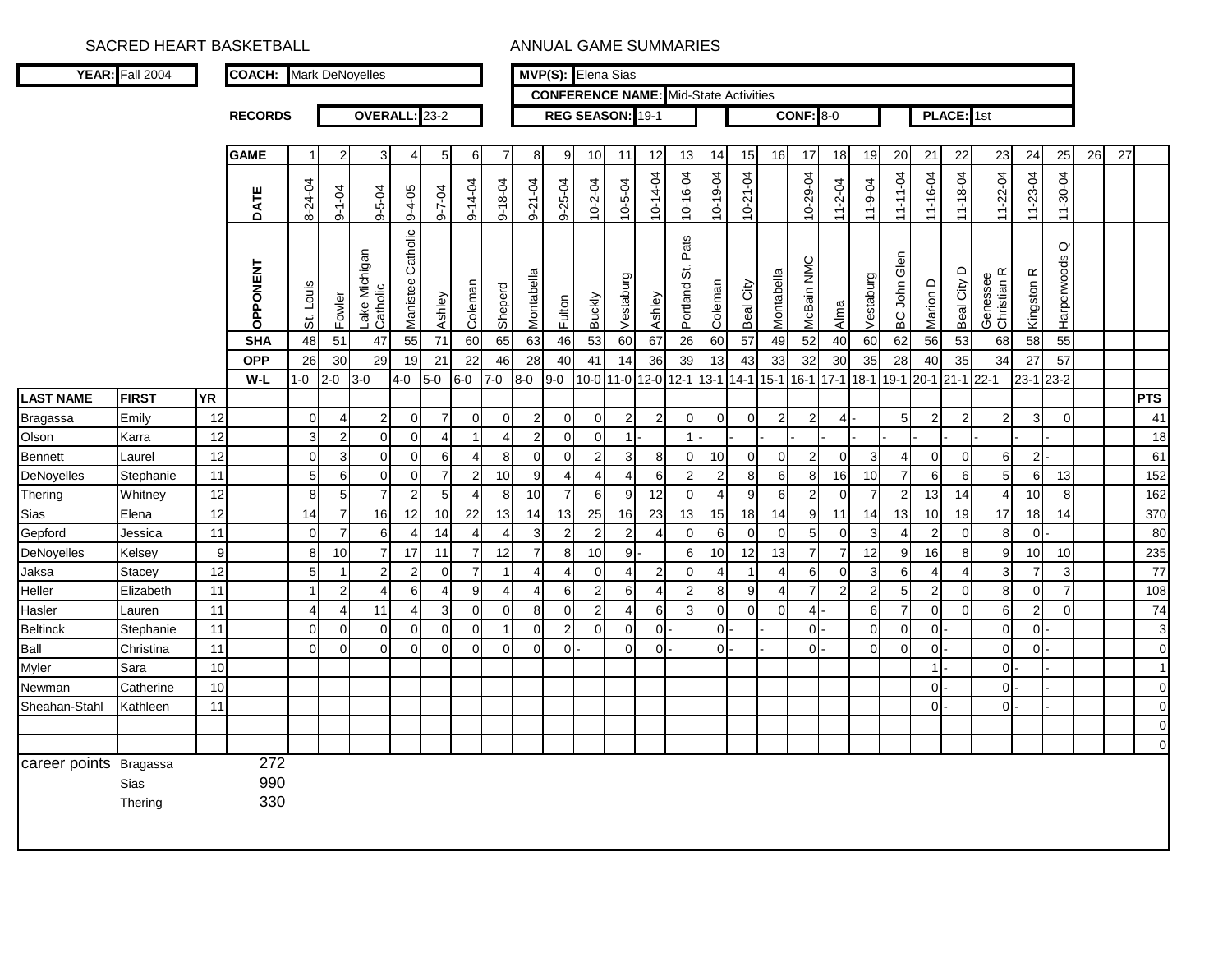|                            | YEAR: Fall 2005     |           | <b>COACH:</b> Mark DeNoyelles |                             |                      |                     |                |               |                                  |                       | <b>MVP(S):</b> Kelsey DeNoyelles |                      |                      |                                  |                |                 |                      |                                             |                                         |                  |                |           |                 |                      |                     |                                 |                |    |    |    |                            |
|----------------------------|---------------------|-----------|-------------------------------|-----------------------------|----------------------|---------------------|----------------|---------------|----------------------------------|-----------------------|----------------------------------|----------------------|----------------------|----------------------------------|----------------|-----------------|----------------------|---------------------------------------------|-----------------------------------------|------------------|----------------|-----------|-----------------|----------------------|---------------------|---------------------------------|----------------|----|----|----|----------------------------|
|                            |                     |           |                               |                             |                      |                     |                |               |                                  |                       |                                  |                      |                      |                                  |                |                 |                      | <b>CONFERENCE NAME:</b> Mid-State Activites |                                         |                  |                |           |                 |                      |                     |                                 |                |    |    |    |                            |
|                            |                     |           | <b>RECORDS</b>                |                             |                      | OVERALL: 21-3       |                |               |                                  |                       |                                  |                      | REG SEASON: 18-2     |                                  |                |                 |                      |                                             |                                         | <b>CONF: 8-0</b> |                |           |                 |                      | PLACE: 1st          |                                 |                |    |    |    |                            |
|                            |                     |           |                               |                             |                      |                     |                |               |                                  |                       |                                  |                      |                      |                                  |                |                 |                      |                                             |                                         |                  |                |           |                 |                      |                     |                                 |                |    |    |    |                            |
|                            |                     |           | <b>GAME</b>                   | $\mathbf{1}$                | $\overline{2}$       | 3                   |                |               | 6                                | 7                     | 8                                | 9                    | 10                   | 11                               | 12             | 13              | 14                   | 15                                          | 16                                      | 17               | 18             | 19        | 20              | 21                   | 22                  | 23                              | 24             | 25 | 26 | 27 |                            |
|                            |                     |           | DATE                          | 8-30-05                     | $9 - 6 - 05$         | $9 - 8 - 05$        | $9 - 13 - 05$  | $9 - 15 - 05$ | $9 - 20 - 05$                    | $9 - 22 - 05$         | $9 - 29 - 05$                    | 10-4-05              | $10 - 11 - 05$       | $10 - 13 - 05$                   | 10-18-05       | 10-20-05        | $10 - 22 - 05$       | $10 - 25 - 05$                              | $10 - 27 - 05$                          | 11/1/2005        | 11/3/2005      | 11/8/2005 | 11/10/2005      | $11 - 15 - 05$       | $11 - 17 - 05$      | $11 - 21 - 05$                  | $11 - 23 - 05$ |    |    |    |                            |
|                            |                     |           | <b>OPPONENT</b>               | Haslett                     | Ashley               | NMC<br>McBain       | Coleman        | Shepherd      | Montabella                       | Fowler                | Lake Michigan<br>Catholic        | Vestaburg            | Ashley               | Pats<br>Portland St.             | Coleman        | Beal City       | Catholic<br>Manistee | Montabella                                  | Central<br>Benzie                       | Alma             | Frankfort      | Vestaburg | Glen<br>BC John | $\circ$<br>Beal City | Marion D            | Western Michigan<br>Christian R | Frankfort R    |    |    |    |                            |
|                            |                     |           | <b>SHA</b>                    | 51                          | 64                   | 53                  | 55             | 69            | 64                               | 47                    | 40                               | 59                   | 68                   | 37                               | 72             | 44              | 61                   | 65                                          | 60                                      | 48               | 39             | 59        | 58              | 37                   | 56                  | 43                              | 25             |    |    |    |                            |
|                            |                     |           | <b>OPP</b>                    | 36                          | 18                   | 37                  | 8              | 22            | 21                               | 38                    | 33                               | 9                    | 19                   | 40                               | 27             | 43              | 40                   | 29                                          | 41                                      | 37               | 45             | 12        | 28              | 34                   | 46                  | 41                              | 49             |    |    |    |                            |
|                            |                     |           | W-L                           | $1 - 0$                     | $2 - 0$              | $3-0$               | $4-0$          | $5-0$         | $6-0$                            | $7 - 0$               | $8-0$                            | $9-0$                | 10-0 10-1            |                                  | $11-0$ 12-1    |                 | $13 - 1$             | $14 - 1$                                    | $15-1$                                  | $16 - 1$         | 16-2 17-2 18-2 |           |                 | $19-2$               | $20 - 2$ 21-2       |                                 | $21 - 3$       |    |    |    |                            |
| <b>LAST NAME</b>           | <b>FIRST</b>        | <b>YR</b> |                               |                             |                      |                     |                |               |                                  |                       |                                  |                      |                      |                                  |                |                 |                      |                                             |                                         |                  |                |           |                 |                      |                     |                                 |                |    |    |    | <b>PTS</b>                 |
| Sheanan-Stahl              | Kathleen            | 12        |                               | $\mathbf 2$                 | $\mathbf{2}$         | $\overline{0}$      | $\overline{2}$ |               | 61                               | $\overline{2}$        | $\mathbf{2}$                     | $\overline{7}$       | $0 -$                |                                  | 6              | $\overline{0}$  | $\overline{0}$       | $\sqrt{2}$                                  | $\overline{2}$                          |                  |                | οI        |                 |                      |                     |                                 | $\overline{2}$ |    |    |    | 43                         |
| Jaksa                      | Rachel              | 10        |                               | $\overline{a}$              | 4                    | 10                  | $\overline{7}$ |               | 12                               | $\overline{2}$        | 6                                | 5                    | $\overline{7}$       | $\overline{0}$                   | $\overline{7}$ | $5\overline{)}$ | 14                   | 10                                          | 8                                       | 9                | 5 <sub>l</sub> | 10        |                 | 6                    | 12                  | $\mathbf 0$                     | $\overline{4}$ |    |    |    | 153                        |
| Heller                     | Elizabeth           | 12        |                               | 8                           | 14                   | 12                  | 8              | 15            | 10                               | 9                     | $\mathbf{3}$                     | $\overline{7}$       | 11                   | 5 <sub>l</sub>                   | 14             | 6               | $\overline{4}$       | $\boldsymbol{9}$                            | 13                                      | 3 <sup>1</sup>   | 6              | 15        |                 | 3                    | 13                  | 5                               | 3              |    |    |    | 203                        |
| Hasler                     | Lauren              | 12        |                               | 10<br>$\boldsymbol{\Delta}$ | 6                    | 6                   |                |               | 8                                | $\boldsymbol{\Delta}$ | 0                                | $\mathbf{3}$         | 11                   | $\overline{0}$                   | 9              | 6               | $\overline{4}$       | 4                                           | $\overline{7}$<br>$\boldsymbol{\Delta}$ | 4                | $\Omega$       | 9         |                 | 6                    | $\overline{2}$<br>7 | -1                              |                |    |    |    | 116                        |
| Myler                      | Sara                | 11<br>12  |                               |                             | 6                    | $\mathbf{3}$        | $\overline{2}$ | 10<br>8       | 2 <sup>1</sup>                   | $\overline{7}$        | 4<br>11                          | 10<br>8 <sup>1</sup> | $\overline{2}$<br>12 | 14                               | 6              | 12<br>$\Delta$  | $\overline{4}$<br>2  | 12                                          |                                         | 9                | $\overline{2}$ | 21        |                 | $\overline{2}$       |                     | $\overline{2}$                  | $\Omega$       |    |    |    | 126<br>91                  |
| DeNoyelles                 | Stephanie<br>Monica | 11        |                               | $\overline{0}$<br>5         | 10<br>$\overline{0}$ | 6<br>$\overline{2}$ | 10             | 8             | 8 <sup>1</sup><br>$\overline{4}$ | $\overline{7}$        | 3                                | 8                    | 9                    | $\overline{2}$<br>$\overline{2}$ | 11<br>6        | $\overline{0}$  | 10                   | $\overline{7}$                              | 4                                       | 4                | $\overline{2}$ | 8         | 10              | $\overline{0}$       | $\overline{0}$      | 11                              | $\mathbf 0$    |    |    |    | 120                        |
| Zipple                     |                     | 10        |                               | $\overline{7}$              |                      |                     |                |               | $6 \mid$                         |                       |                                  |                      |                      |                                  |                |                 | $\overline{4}$       |                                             |                                         |                  | 16             |           |                 |                      | 18                  |                                 |                |    |    |    |                            |
| DeNoyelles                 | Kelsey              | 12        |                               |                             | 10 <sup>1</sup>      | 10                  | 9<br>3         | 8             |                                  | $\sqrt{2}$            |                                  | $\overline{7}$       |                      | 5 <sub>l</sub>                   |                |                 |                      | 11                                          | 12<br>$\overline{7}$                    | 9                | $\Omega$       | 10        | 18              | 16<br>$\overline{2}$ | 2                   | 12                              | 8<br>$\Omega$  |    |    |    | 184<br>92                  |
| Gepford                    | Jessica             |           |                               | 6<br>$\overline{7}$         | 6                    | $\overline{0}$<br>4 | $\Omega$       |               |                                  |                       | 4<br>$\overline{7}$              |                      | 9                    |                                  | 8              |                 | 6                    | 8                                           | $\overline{7}$                          | 2                |                | 2         |                 |                      |                     | $\overline{2}$<br>10            | $\overline{7}$ |    |    |    | 150                        |
| Newman                     | Cathrine            | 11        |                               |                             | 6                    |                     |                |               |                                  | 12                    |                                  | $\overline{4}$       |                      | 9                                | $5 \,$         | 10              | 13                   | $\overline{2}$                              |                                         | 8                | 8              | 31        | 6               |                      |                     |                                 |                |    |    |    | $\mathbf 0$                |
|                            |                     |           |                               |                             |                      |                     |                |               |                                  |                       |                                  |                      |                      |                                  |                |                 |                      |                                             |                                         |                  |                |           |                 |                      |                     |                                 |                |    |    |    |                            |
|                            |                     |           |                               |                             |                      |                     |                |               |                                  |                       |                                  |                      |                      |                                  |                |                 |                      |                                             |                                         |                  |                |           |                 |                      |                     |                                 |                |    |    |    | $\mathbf 0$<br>$\mathbf 0$ |
|                            |                     |           |                               |                             |                      |                     |                |               |                                  |                       |                                  |                      |                      |                                  |                |                 |                      |                                             |                                         |                  |                |           |                 |                      |                     |                                 |                |    |    |    | $\mathbf 0$                |
|                            |                     |           |                               |                             |                      |                     |                |               |                                  |                       |                                  |                      |                      |                                  |                |                 |                      |                                             |                                         |                  |                |           |                 |                      |                     |                                 |                |    |    |    | $\mathbf 0$                |
|                            |                     |           |                               |                             |                      |                     |                |               |                                  |                       |                                  |                      |                      |                                  |                |                 |                      |                                             |                                         |                  |                |           |                 |                      |                     |                                 |                |    |    |    | $\pmb{0}$                  |
|                            |                     |           |                               |                             |                      |                     |                |               |                                  |                       |                                  |                      |                      |                                  |                |                 |                      |                                             |                                         |                  |                |           |                 |                      |                     |                                 |                |    |    |    | $\mathbf 0$                |
|                            |                     |           |                               |                             |                      |                     |                |               |                                  |                       |                                  |                      |                      |                                  |                |                 |                      |                                             |                                         |                  |                |           |                 |                      |                     |                                 |                |    |    |    | $\overline{0}$             |
| career points S DeNoyelles | Heller              |           | 769<br>321                    |                             |                      |                     |                |               |                                  |                       |                                  |                      |                      |                                  |                |                 |                      |                                             |                                         |                  |                |           |                 |                      |                     |                                 |                |    |    |    |                            |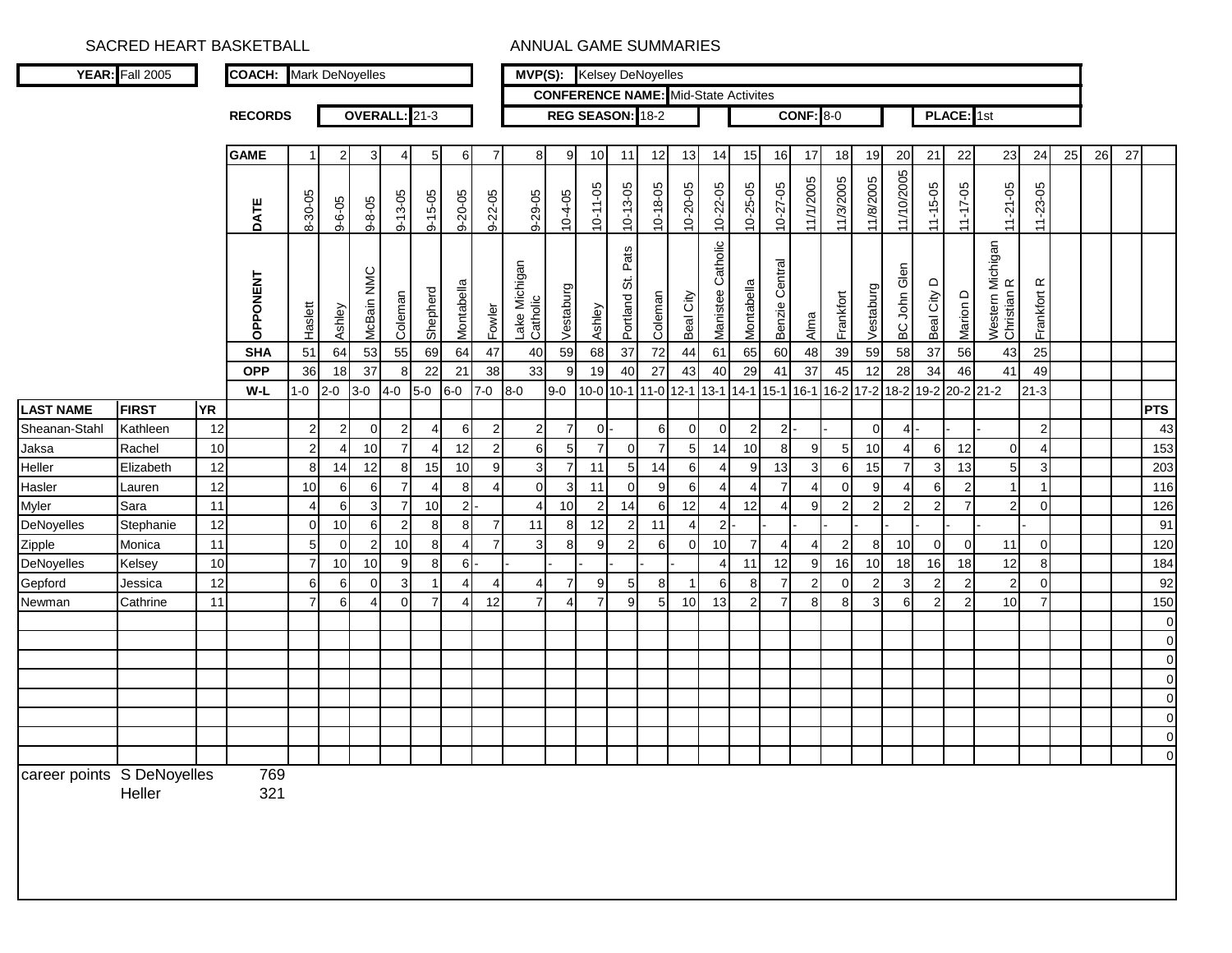|                       | <b>YEAR:</b> Fall 2006                                                       |           | <b>COACH:</b> Mark DeNoyelles |                     |                                  |                               |                                |                     |             |                     |                      |                     | <b>MVP(S):</b> Kelsey DeNoyelles                  |                       |                     |                                              |                       |                |                                   |                     |                   |                 |                |                                  |            |    |    |    |    |    |             |
|-----------------------|------------------------------------------------------------------------------|-----------|-------------------------------|---------------------|----------------------------------|-------------------------------|--------------------------------|---------------------|-------------|---------------------|----------------------|---------------------|---------------------------------------------------|-----------------------|---------------------|----------------------------------------------|-----------------------|----------------|-----------------------------------|---------------------|-------------------|-----------------|----------------|----------------------------------|------------|----|----|----|----|----|-------------|
|                       |                                                                              |           |                               |                     |                                  |                               |                                |                     |             |                     |                      |                     | <b>CONFERENCE NAME:</b> Mid-State Activites       |                       |                     |                                              |                       |                |                                   |                     |                   |                 |                |                                  |            |    |    |    |    |    |             |
|                       |                                                                              |           | <b>RECORDS</b>                |                     |                                  |                               | <b>OVERALL</b>                 | $17 - 4$            |             |                     |                      |                     | REG SEASON: 17-3                                  |                       |                     |                                              |                       |                |                                   | <b>CONF: 8-0</b>    |                   |                 |                |                                  | PLACE: 1st |    |    |    |    |    |             |
|                       |                                                                              |           | <b>GAME</b>                   | $\mathbf 1$         |                                  |                               |                                |                     |             | $\overline{7}$      |                      | 9                   |                                                   |                       |                     |                                              |                       |                |                                   |                     |                   |                 | 20             | 21                               | 22         | 23 | 24 | 25 | 26 | 27 |             |
|                       |                                                                              |           |                               |                     | 2                                | 3 <sup>1</sup>                | $\overline{4}$                 | 5 <sub>5</sub>      | 6           |                     | 8                    |                     | 10 <sup>1</sup>                                   | 11                    | 12                  | 13                                           | 14                    | 15             | <b>16</b>                         | 17                  | 18                | 19              |                |                                  |            |    |    |    |    |    |             |
|                       |                                                                              |           | DATE                          | 8-29-06             | 8-31-06                          | $9 - 5 - 06$                  | $9 - 7 - 06$                   | $9 - 12 - 06$       | 9-14-06     | $9 - 19 - 06$       | 9-23-06              | 9-26-06             | 9-28-06                                           | $10 - 3 - 06$         | $10 - 5 - 06$       | 10-10-06                                     | $10 - 11 - 06$        | 10-17-06       | 10-19-06                          | 10-24-06            | 10-26-06          | 11-2-06         | $11 - 7 - 06$  | 11-16-06                         |            |    |    |    |    |    |             |
|                       |                                                                              |           | <b>OPPONENT</b>               | Haslett             | Oakland Christian                | Coleman                       | Northern Michigan<br>Christian | Montabella          | Big Rapids  | Ashely              | ake Michigan         | Catholic<br>Manitee | Francis<br>$\ddot{\tilde{\mathrm{o}}}$<br>$\circ$ | Vestaburg<br>Muckegon | Catholic            | Coleman                                      | Pats<br>ö<br>Portland | Montabella     | City<br>Beal                      | Ashley              | Central<br>Benzie | Frankfort       | Vestaburg      | $\Omega$<br>City<br>Beal         |            |    |    |    |    |    |             |
|                       |                                                                              |           | <b>SHA</b>                    | 36                  | 33                               | 64                            | 45                             | 53                  | 55          | 71                  | 54                   | 39                  | 47                                                | 62                    | 47                  | 60                                           | 46                    | 43             | 41                                | 69                  | 60                | 49              | 61             | 33                               |            |    |    |    |    |    |             |
|                       |                                                                              |           | <b>OPP</b>                    | 24                  | 45                               | 24                            | 34                             | 23                  | 38          | 21                  | 42                   | 20                  | 32                                                | 14                    | 36                  | 31                                           | 55                    | 20             | 55                                | 31                  | 41                | 46              | 7              | 39                               |            |    |    |    |    |    |             |
|                       |                                                                              |           | W-L                           | $1 - 0$             | $1 - 1$                          | $2 - 1$                       | $3 - 1$                        | $4 - 1$             | $5-1$       | $6 - 1$             | $7 - 1$              | $8 - 1$             | $9 - 1$                                           |                       | $10-1$ 11-1         | 12-1 12-2 13-2 13-3 14-3 15-3 16-3 17-3 17-4 |                       |                |                                   |                     |                   |                 |                |                                  |            |    |    |    |    |    |             |
| <b>LAST NAME</b>      | <b>FIRST</b>                                                                 | <b>YR</b> |                               |                     |                                  |                               |                                |                     |             |                     |                      |                     |                                                   |                       |                     |                                              |                       |                |                                   |                     |                   |                 |                |                                  |            |    |    |    |    |    | <b>PTS</b>  |
| <b>Mills</b>          | Chelsea                                                                      | 9         |                               | $\overline{4}$      | 4                                | 5                             | 4                              | 4                   | 3           | 10 <sup>1</sup>     | 10                   | 4                   | 4                                                 | 5                     | 4                   | 4                                            | $\overline{2}$        | 4              | 5 <sub>5</sub>                    | 20                  | 7<br>$\Omega$     | 11              | 9              | 8                                |            |    |    |    |    |    | 131         |
| Riley                 | Maureen                                                                      | 10<br>11  |                               | $\overline{0}$<br>8 | $\overline{0}$<br>$\overline{2}$ | $\overline{7}$<br>$\mathbf 1$ | 4<br>6                         | $\overline{2}$<br>4 | $2 \,$<br>6 | 8<br>$\overline{2}$ | $\overline{0}$<br>14 | $\overline{0}$      | $\overline{2}$<br>$\overline{0}$                  | 6<br>13               | $\overline{0}$<br>6 | 6<br>4                                       | $\overline{0}$<br>71  | 4              | $5\overline{)}$<br>$\overline{7}$ | $\overline{0}$<br>6 | 8                 | 10 <sup>1</sup> | 12<br>9        | $\overline{0}$<br>5 <sub>l</sub> |            |    |    |    |    |    | 59<br>119   |
| Jaksa<br>Thering      | Rachel<br>Emily                                                              | 11        |                               | $\overline{0}$      | 4                                | $\overline{0}$                | 0                              | $\overline{2}$      | 6           | 3                   | $\overline{0}$       | 8                   | $\overline{0}$                                    | 8                     | $\overline{2}$      | $\overline{4}$                               |                       | 4              | 0                                 | 61                  | $\overline{2}$    | $\overline{0}$  | 6              | 2 <sub>l</sub>                   |            |    |    |    |    |    | 57          |
| Myler                 | Sara                                                                         | 12        |                               | $\overline{4}$      | 6                                | 8                             | 8                              | 6                   | 4           | 16                  | 6                    | 8                   | 10 <sup>1</sup>                                   | $\mathbf{1}$          | 4                   | 10                                           | $2 \,$                | $\overline{2}$ | $\overline{2}$                    | 6                   | $\overline{4}$    | $\overline{4}$  | 8 <sup>1</sup> | $\overline{0}$                   |            |    |    |    |    |    | 119         |
| Zipple                | Monica                                                                       | 12        |                               | $6 \mid$            | $\overline{0}$                   | 8                             | 13                             | 5 <sub>5</sub>      | 12          | 12                  | 10                   | 3 <sup>1</sup>      | 11                                                | 9                     |                     | 14                                           | $\overline{7}$        | 12             | 5 <sub>l</sub>                    | 9                   | 8                 | $\overline{4}$  | 3              | 3 <sup>1</sup>                   |            |    |    |    |    |    | 155         |
| DeNoyelles            | Kelsey                                                                       | 11        |                               | 12                  | 13                               | 25                            | 8                              | 24                  | 13          | 15                  | 14                   | 12                  | $12 \square$                                      | 13                    | 26                  | 14                                           | 27                    | 14             | 12                                | 14                  | 21                | 13              | 12             | 12                               |            |    |    |    |    |    | 326         |
| Newman                | Catherine                                                                    | 12        |                               | $\overline{2}$      | 4                                | 10                            | $\overline{2}$                 | 6                   | 9           | 5 <sup>1</sup>      | 0                    | $\overline{7}$      | 8                                                 | $\overline{7}$        | 4                   | 4                                            |                       | 3              | 5 <sub>l</sub>                    | 8                   | 10                | 6               | $\overline{2}$ | $\mathbf{3}$                     |            |    |    |    |    |    | 106         |
|                       |                                                                              |           |                               |                     |                                  |                               |                                |                     |             |                     |                      |                     |                                                   |                       |                     |                                              |                       |                |                                   |                     |                   |                 |                |                                  |            |    |    |    |    |    | $\pmb{0}$   |
|                       |                                                                              |           |                               |                     |                                  |                               |                                |                     |             |                     |                      |                     |                                                   |                       |                     |                                              |                       |                |                                   |                     |                   |                 |                |                                  |            |    |    |    |    |    | $\pmb{0}$   |
|                       |                                                                              |           |                               |                     |                                  |                               |                                |                     |             |                     |                      |                     |                                                   |                       |                     |                                              |                       |                |                                   |                     |                   |                 |                |                                  |            |    |    |    |    |    | $\mathbf 0$ |
|                       |                                                                              |           |                               |                     |                                  |                               |                                |                     |             |                     |                      |                     |                                                   |                       |                     |                                              |                       |                |                                   |                     |                   |                 |                |                                  |            |    |    |    |    |    | $\pmb{0}$   |
|                       |                                                                              |           |                               |                     |                                  |                               |                                |                     |             |                     |                      |                     |                                                   |                       |                     |                                              |                       |                |                                   |                     |                   |                 |                |                                  |            |    |    |    |    |    | $\pmb{0}$   |
|                       |                                                                              |           |                               |                     |                                  |                               |                                |                     |             |                     |                      |                     |                                                   |                       |                     |                                              |                       |                |                                   |                     |                   |                 |                |                                  |            |    |    |    |    |    | $\mathbf 0$ |
|                       |                                                                              |           |                               |                     |                                  |                               |                                |                     |             |                     |                      |                     |                                                   |                       |                     |                                              |                       |                |                                   |                     |                   |                 |                |                                  |            |    |    |    |    |    | $\pmb{0}$   |
|                       |                                                                              |           |                               |                     |                                  |                               |                                |                     |             |                     |                      |                     |                                                   |                       |                     |                                              |                       |                |                                   |                     |                   |                 |                |                                  |            |    |    |    |    |    | $\mathbf 0$ |
|                       |                                                                              |           |                               |                     |                                  |                               |                                |                     |             |                     |                      |                     |                                                   |                       |                     |                                              |                       |                |                                   |                     |                   |                 |                |                                  |            |    |    |    |    |    | $\mathbf 0$ |
|                       |                                                                              |           |                               |                     |                                  |                               |                                |                     |             |                     |                      |                     |                                                   |                       |                     |                                              |                       |                |                                   |                     |                   |                 |                |                                  |            |    |    |    |    |    | $\mathbf 0$ |
| career points: Newman | Last year of fall ball. Girls moved to winter in 2007-08.<br>Myler<br>Zipple |           | 246<br>246<br>275             |                     |                                  |                               |                                |                     |             |                     |                      |                     |                                                   |                       |                     |                                              |                       |                |                                   |                     |                   |                 |                |                                  |            |    |    |    |    |    |             |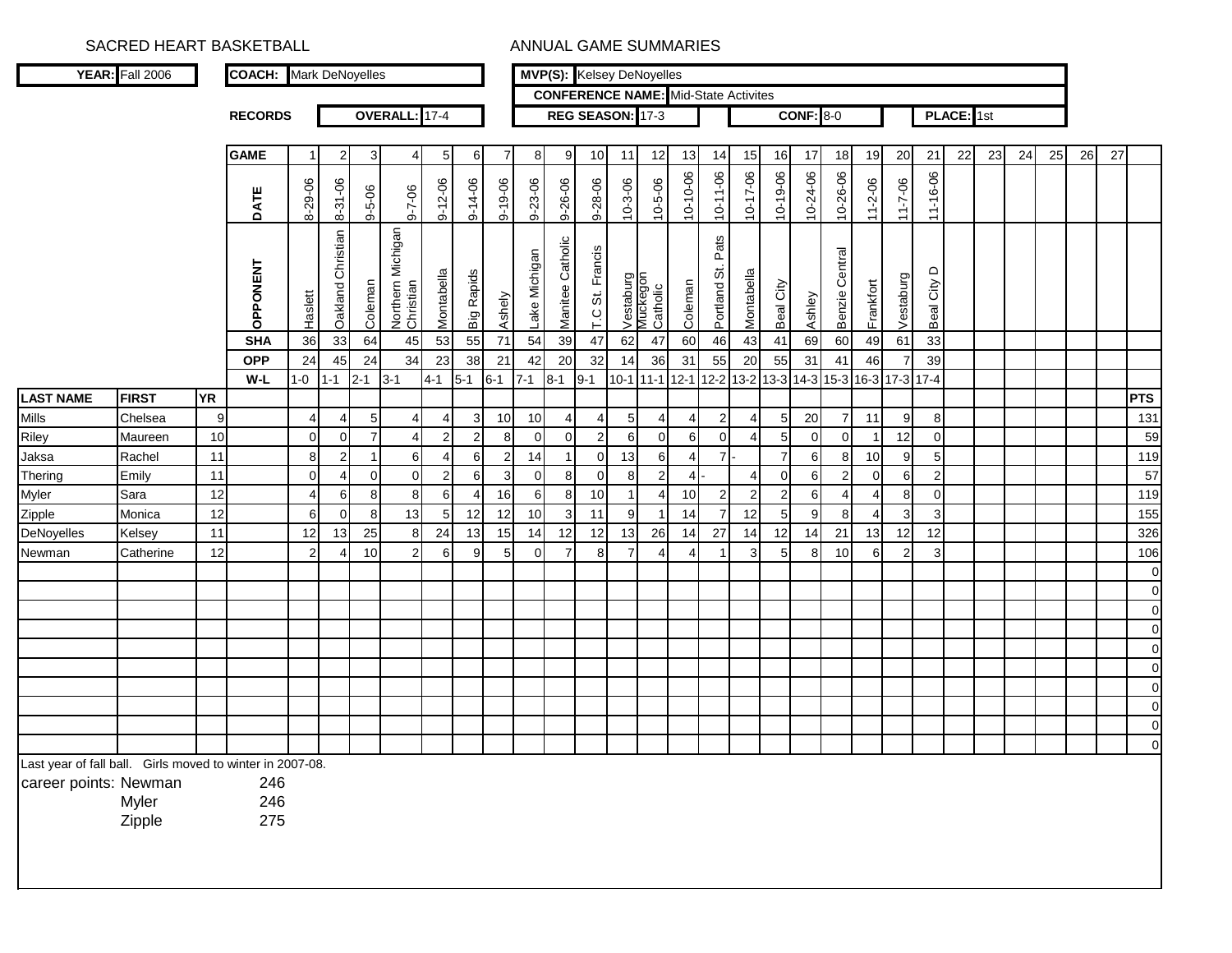SACRED HEART GIRL'S BASKETBALL

ANNUAL GAME SUMMARIES

|                                                                             | YEAR: 2007-2008   |           | <b>COACH:</b> Mark DeNoyelles |                     |                  |                |                      |                      |                      |                                |                      |                   |                      | <b>MVP(S):</b> Kelsey DeNoyelles |                                   |                                                                  |                 |                  |                      |                      |                      |                     |                      |                         |                      |                  |                                                 |                      |                  |                      |            |
|-----------------------------------------------------------------------------|-------------------|-----------|-------------------------------|---------------------|------------------|----------------|----------------------|----------------------|----------------------|--------------------------------|----------------------|-------------------|----------------------|----------------------------------|-----------------------------------|------------------------------------------------------------------|-----------------|------------------|----------------------|----------------------|----------------------|---------------------|----------------------|-------------------------|----------------------|------------------|-------------------------------------------------|----------------------|------------------|----------------------|------------|
|                                                                             |                   |           |                               |                     |                  |                |                      |                      |                      |                                |                      |                   |                      |                                  |                                   | <b>CONFERENCE NAME:</b> Mid-State Activities Conference          |                 |                  |                      |                      |                      |                     |                      |                         |                      |                  |                                                 |                      |                  |                      |            |
|                                                                             |                   |           | <b>RECORDS</b>                |                     |                  |                | OVERALL: 25-2        |                      |                      |                                |                      |                   |                      | REG SEASON: 19-1                 |                                   |                                                                  |                 |                  |                      | <b>CONF: 8-0</b>     |                      |                     |                      |                         | PLACE: 1st           |                  |                                                 |                      |                  |                      |            |
|                                                                             |                   |           | <b>GAME</b>                   | 1                   | $\mathbf{2}$     | 3              | 4                    | $5\overline{)}$      | 6                    | 7                              | 8                    | 9                 | 10                   | 11                               | 12                                | 13                                                               | 14              | 15               | 16                   | 17                   | 18                   | 19                  | 20                   | 21                      | 22                   | 23               | 24                                              | 25                   | 26               | 27                   |            |
|                                                                             |                   |           | DATE                          | $11 - 27 - 07$      | 11-30-07         | 12-6-07        | $12 - 10 - 07$       | $12 - 14 - 07$       | $12 - 19 - 07$       | 12-27-07                       | $1 - 3 - 08$         | $1 - 6 - 08$      | $1 - 10 - 07$        | $1 - 12 - 07$                    | $1 - 15 - 08$                     | $1 - 17 - 08$                                                    | $1 - 19 - 08$   | $1 - 25 - 08$    | $1 - 3 - 08$         | $2 - 6 - 08$         | $2 - 8 - 08$         | $2 - 12 - 08$       | 2-15-08              | $2 - 20 - 08$           | 2-22-08              | 2-26-08          | 2-28-08                                         | $3-4-08$             | $3 - 6 - 08$     | $3 - 8 - 08$         |            |
|                                                                             |                   |           | OPPONENT                      | Oakland Christian   | Vestaburg        | Ashley         | Beal City            | Coleman              | Lake Mich Catholic   | Shepherd                       | Montabella           | Muskegon Catholic | Providence Christian | TC St. Francis                   | Clare                             | Vestaburg                                                        | Pine River      | Ashley           | Coleman              | McBain Christian     | Motabella            | Bay City All Saints | Kingsley             | $\circ$<br>Sag Arts&Sci | Mich Luth Seminary D |                  | Manistee Catholic R<br>West Mich Christian<br>R | Jo-Burg/Lewiston Q   | Cederville SF    | င်<br>New Lothrop St |            |
|                                                                             |                   |           | <b>SHA</b>                    | 38                  | 49               | 62             | 55                   | 75                   | 68                   | 63                             | 59                   | 56                | 59                   | 84                               | 41                                | 64                                                               | 78              | $77$             | 65                   | 55                   | 67                   | 45                  | 55                   | 58                      | 53                   | 55               | 51                                              | 59                   | 34               | 36                   |            |
|                                                                             |                   |           | <b>OPP</b>                    | 30                  | 12               | 14             | 30                   | 26                   | 51                   | 19                             | 34                   | 47                | 25                   | 42                               | 37                                | 16                                                               | 47              | 15               | 41                   | 62                   | 25                   | 34                  | 49                   | $\sqrt{2}$              | 32                   | 34               | 48                                              | 39                   | 26               | 42                   |            |
|                                                                             |                   |           | W-L                           | $1 - 0$             | $2 - 0$          | $3 - 0$        | $4-0$                | $5-0$                | $6-0$                | $7-0$                          | $8-0$                | $9-0$             |                      |                                  |                                   | 10-0 11-0 12-0 13-0 14-0 15-0 16-0 16-1 17-1 18-1 19-1 20-1 21-1 |                 |                  |                      |                      |                      |                     |                      |                         |                      | 22-1 23-1        |                                                 | 24-1 25-1 25-2       |                  |                      |            |
| <b>LAST NAME</b>                                                            | <b>FIRST</b>      | <b>YR</b> |                               |                     |                  |                |                      |                      |                      |                                |                      |                   |                      |                                  |                                   |                                                                  |                 |                  |                      |                      |                      |                     |                      |                         |                      |                  |                                                 |                      |                  |                      | <b>PTS</b> |
| Mills                                                                       | Chelsea           | 10<br>11  |                               | 9<br>$\overline{4}$ | 6<br>10          | 22             | 10<br>$\overline{4}$ | 16                   | 5 <sub>5</sub><br>13 | 10                             | $\overline{a}$<br>10 | 11                | 4<br>9               | 4<br>16                          | $\mathbf{3}$                      | $\overline{7}$                                                   | 13<br>14        | $\boldsymbol{9}$ | 10<br>$\overline{c}$ | 17<br>$\overline{7}$ | $\overline{c}$<br>10 | 12                  | 11<br>$\overline{7}$ | 4<br>10                 | 6<br>11              | 12               | 10                                              | $\overline{7}$       | $\overline{4}$   | 6                    | 212<br>227 |
| Riley<br>Jaska                                                              | Maureen<br>Rachel | 12        |                               | 8                   |                  | $\overline{4}$ | $\overline{2}$       | $\overline{9}$<br>12 | 8                    | $\overline{4}$<br>$\mathbf{3}$ | 6                    | $\overline{7}$    | 13                   | 12                               | $\overline{9}$<br>$6\phantom{.}6$ | 6<br>4                                                           | 17              | 10               | 10                   | 16                   | 11                   | 9<br>$\bf8$         | $\overline{7}$       | 4                       | $\overline{4}$       | 8<br>$\mathbf 5$ | 8<br>$\overline{2}$                             | 14<br>$\overline{7}$ | 5<br>$\mathbf 0$ | 6<br>$\overline{2}$  | 189        |
| Thering                                                                     | Emily             | 12        |                               | $\overline{0}$      | $2\vert$         |                | $\overline{4}$       | 13                   | $\overline{0}$       | 12                             | $\overline{2}$       | 6                 | $\overline{2}$       | 6                                | $\overline{0}$                    | $\mathbf{3}$                                                     | $\mathbf{2}$    | 4                | 6                    | 6                    | $\overline{4}$       | $\mathbf 0$         | $\overline{4}$       | 8                       | $\overline{7}$       | $\overline{4}$   | $\overline{4}$                                  | 6                    | $\overline{2}$   | $\overline{2}$       | 109        |
| Ebright                                                                     | Liz               | 11        |                               | $\overline{2}$      | 6                | 11             | 9                    | 8                    | 9                    | 3                              | 11                   | 11                | 15                   | 20                               | 12                                | 12                                                               | $\mathbf{3}$    | 11               | 14                   | $\overline{7}$       | 14                   | 5                   | 5                    | $\overline{7}$          | $\overline{4}$       | 5                | 8                                               | 3                    | 8                | 6                    | 229        |
| DeNoylles                                                                   | Kelsey            | 12        |                               | 15                  | 19               | 17             | 24                   | 11                   | 29                   | 13                             | 14                   | 15                | 8                    | 14                               | 11                                | 18                                                               | 22              | 21               | 15                   |                      | 20                   | 11                  | 21                   | 11                      | 14                   | 19               | 17                                              | 20                   | 15               | 14                   | 428        |
| Fox                                                                         | Jenna             | 11        |                               | $\overline{0}$      | $2$ -            |                | 0                    |                      | $\overline{0}$       | $4$ .                          |                      | $\overline{c}$    | $\mathbf{3}$         | 2                                |                                   | 4                                                                | $5\phantom{.0}$ | 12               | $\overline{2}$       | $\overline{0}$       |                      |                     |                      | 6                       | 0                    | $\mathbf 0$      |                                                 | $\overline{c}$       |                  | $\mathbf 0$          | 44         |
| <b>Briggs</b>                                                               | Lauren            | 12        |                               | $\mathbf 0$         | $\mathbf{1}$     | $\mathbf{2}$   | $\mathbf{2}$         | $\mathbf{2}$         | $\overline{4}$       | $\mathbf{2}$                   | $\overline{0}$       | $\mathbf 0$       | $\overline{c}$       | 6ŀ                               |                                   | 4                                                                | $\mathbf 2$     | 4                | $\overline{0}$       |                      | $\mathbf 0$          | $\overline{0}$      |                      | $\mathbf 0$             | $\overline{4}$       | $\overline{2}$   |                                                 | 0                    |                  | $\mathbf 0$          | 37         |
| Seybert                                                                     | Sigourney         | 11        |                               | $\mathbf 0$         | $2 \overline{2}$ | 6              | $\overline{0}$       | $\overline{4}$       | $\mathbf{0}$         | $\overline{2}$                 | 12                   | 4                 | 3                    | 4                                | $\overline{0}$                    | 6 <sup>1</sup>                                                   | $\overline{0}$  | 6                | 6                    | $\boldsymbol{2}$     | 6                    | $\mathbf 0$         | $\mathbf 0$          | 8                       | 3                    | $\mathbf 0$      | $\overline{2}$                                  | $\Omega$             | $\Omega$         | $\mathbf 0$          | 76         |
|                                                                             |                   |           |                               |                     |                  |                |                      |                      |                      |                                |                      |                   |                      |                                  |                                   |                                                                  |                 |                  |                      |                      |                      |                     |                      |                         |                      |                  |                                                 |                      |                  |                      | $\Omega$   |
|                                                                             |                   |           |                               |                     |                  |                |                      |                      |                      |                                |                      |                   |                      |                                  |                                   |                                                                  |                 |                  |                      |                      |                      |                     |                      |                         |                      |                  |                                                 |                      |                  |                      |            |
|                                                                             |                   |           |                               |                     |                  |                |                      |                      |                      |                                |                      |                   |                      |                                  |                                   |                                                                  |                 |                  |                      |                      |                      |                     |                      |                         |                      |                  |                                                 |                      |                  |                      | $\Omega$   |
|                                                                             |                   |           |                               |                     |                  |                |                      |                      |                      |                                |                      |                   |                      |                                  |                                   |                                                                  |                 |                  |                      |                      |                      |                     |                      |                         |                      |                  |                                                 |                      |                  |                      |            |
|                                                                             |                   |           |                               |                     |                  |                |                      |                      |                      |                                |                      |                   |                      |                                  |                                   |                                                                  |                 |                  |                      |                      |                      |                     |                      |                         |                      |                  |                                                 |                      |                  |                      |            |
|                                                                             |                   |           |                               |                     |                  |                |                      |                      |                      |                                |                      |                   |                      |                                  |                                   |                                                                  |                 |                  |                      |                      |                      |                     |                      |                         |                      |                  |                                                 |                      |                  |                      | $\Omega$   |
|                                                                             |                   |           |                               |                     |                  |                |                      |                      |                      |                                |                      |                   |                      |                                  |                                   |                                                                  |                 |                  |                      |                      |                      |                     |                      |                         |                      |                  |                                                 |                      |                  |                      | $\Omega$   |
| Lost State Championship game to New Lothrup.<br>career points: K DeNoyelles | R Jaksa           |           | 1173<br>461                   |                     |                  |                |                      |                      |                      |                                |                      |                   |                      |                                  |                                   |                                                                  |                 |                  |                      |                      |                      |                     |                      |                         |                      |                  |                                                 |                      |                  |                      |            |